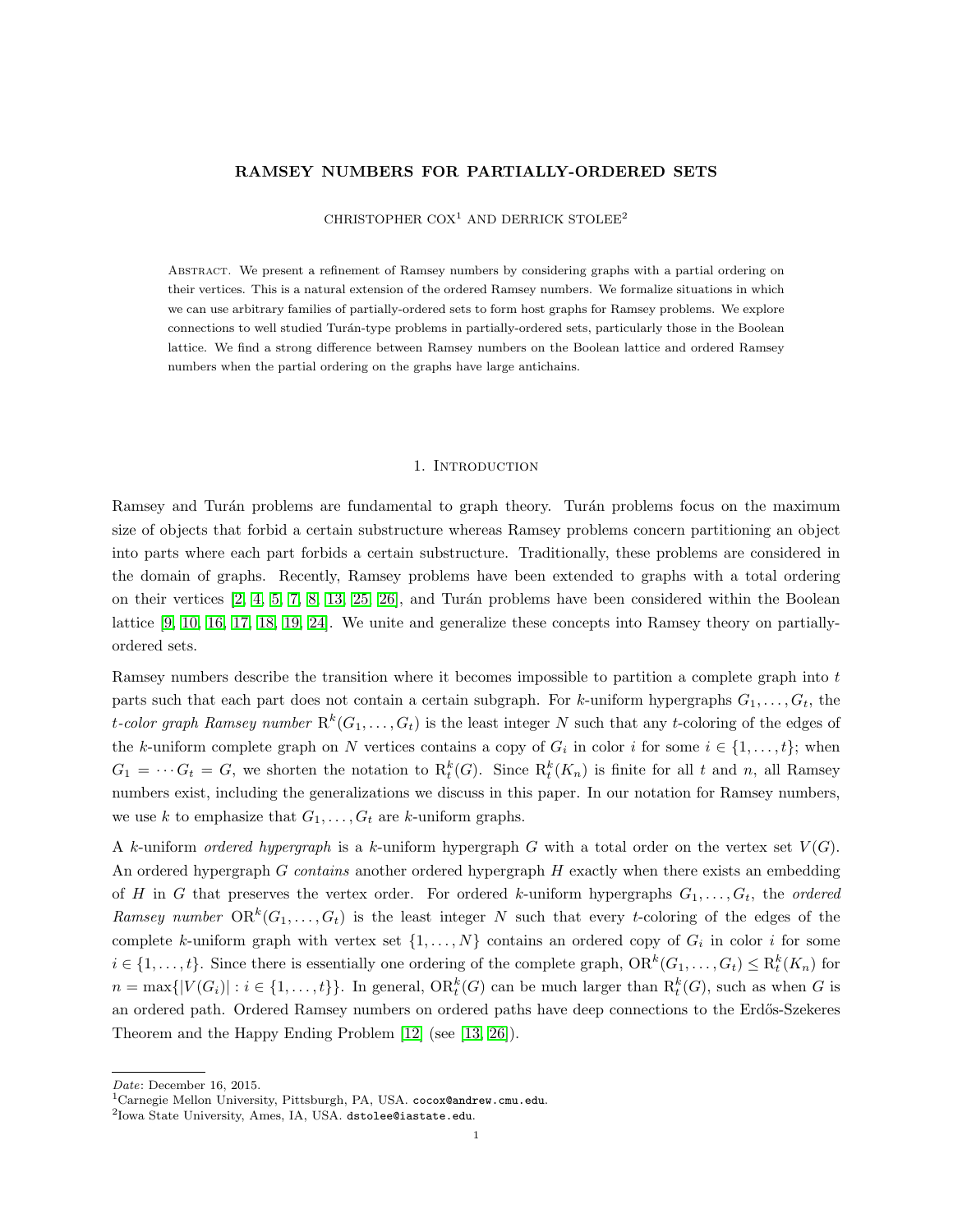A partially-ordered set, or poset, is a pair  $(X, \leq)$  where X is a set and  $\leq$  is a relation such that  $\leq$  is reflexive, anti-symmetric, and transitive. A pair  $x, y \in X$  is comparable if  $x \leq y$  or  $y \leq x$ , and a k-chain is a set of k distinct, pairwise comparable elements. A k-uniform partially-ordered hypergraph, or pograph, is a k-uniform hypergraph H and a relation  $\leq$  such that  $(V(H), \leq)$  is a poset and every edge in the edge set  $E(H)$  is a k-chain in  $(V(H), \leq)$ ; note that it is not necessary that every k-chain be an edge. If G and H are k-uniform pographs, then G contains H if there is an injection from  $V(H)$  to  $V(G)$  that preserves comparisons in H and sends edges of H to edges of G. Let  $\mathcal{P} = \{P_n : n \geq 1\}$  be a family of posets such that  $P_n \subseteq P_{n+1}$  for each n and let  $H_1, \ldots, H_t$  be k-uniform pographs. The partially-ordered Ramsey number  $\mathrm{R}^k_{\mathcal{P}}(H_1, \ldots, H_t)$  is the minimum N such that every t-coloring of the k-chains of  $P_N$  contains a copy of  $H_i$  in color i for some  $i \in \{1, \ldots, t\}$ . The pographs  $H_1, \ldots, H_t$  are contained within ordered hypergraphs  $G_1, \ldots, G_t$  by extending the partial order to a total order; if  $P_n$  contains a chain of size  $OR^k(G_1, \ldots, G_t)$ , then  $R^k_{\mathcal{P}}(H_1, \ldots, H_t) \leq n$ . Thus, partially-ordered Ramsey numbers exist whenever the family  $P$  has unbounded height. This is not a requirement, and we discuss several interesting poset families and their relations to other Ramsey numbers in Section [5.](#page-14-0) For the majority of this paper, we will focus on two natural poset families and use special notation to describe their Ramsey numbers. Let  $H_1, \ldots, H_t$  be k-uniform pographs.

- (1) Let  $C_n$  be a chain of n elements,  $C = \{C_n : n \geq 1\}$ , and define the *chain Ramsey number*  $CR^{k}(H_1, ..., H_t) = R_{\mathcal{C}}^{k}(H_1, ..., H_t).$
- (2) Let  $B_n$  be the Boolean lattice of subsets of  $\{1, \ldots, n\}$ ,  $\mathcal{B} = \{B_n : n \geq 1\}$ , and define the *Boolean* Ramsey number  $BR^k(H_1, ..., H_t) = R_{\mathcal{B}}^k(H_1, ..., H_t)$ .

When  $H_1 = \cdots = H_t = H$ , we shorten our notation to  $\text{CR}_t^k(H) = \text{CR}^k(H_1, \ldots, H_t)$  and  $\text{BR}_t^k(H) =$  $\text{BR}^k(H_1, \ldots, H_t)$ . The 2-uniform chain Ramsey numbers are a slight generalization of both ordered Ramsey numbers (if  $H_1, \ldots, H_t$  $H_1, \ldots, H_t$  $H_1, \ldots, H_t$  are totally ordered) and the *directed Ramsey numbers*<sup>1</sup> defined by Choudum and Ponnusammy [\[4\]](#page-16-1), which consider coloring the edges of the transitive tournament to avoid monochromatic copies of certain directed acyclic graphs.

We mainly focus on 1- and 2-uniform Boolean Ramsey numbers, generalizing to other families only when the proof method is identical. The 2-uniform Boolean Ramsey numbers are an interesting generalization of 2-uniform ordered Ramsey numbers, and we discuss them in Section [2.](#page-3-0) There is little interest in 1-uniform chain Ramsey numbers of graphs as they can be determined by basic application of the pigeonhole principle. The 1-uniform Boolean Ramsey numbers relate to the very active area of 1-uniform Turán problems in the Boolean lattice [\[9,](#page-17-5) [10,](#page-17-6) [16,](#page-17-7) [17,](#page-17-8) [18,](#page-17-9) [19,](#page-17-10) [24\]](#page-17-11). This area dates back to Sperner [\[27\]](#page-17-13) who showed that the largest family of  $B_n$  that does not contain a comparable pair has size  $\binom{n}{\lfloor n/2 \rfloor}$ . These problems ask for the largest collection of elements in the Boolean lattice whose induced subposet does not contain a copy of a specific poset P. Gunderson, Rödl and Sidorenko [\[20\]](#page-17-14) and Johnston, Lu and Milans [\[23\]](#page-17-15) considered a Ramsey-type number for the 1-uniform case, but required the copies to be *induced*, which is a stronger condition than our definition. We discuss 1-uniform Boolean Ramsey numbers in Section [3.](#page-8-0)

Finding an exact value of a Boolean Ramsey number is very difficult. We discuss computational methods to find small Boolean Ramsey numbers in Section [4.](#page-13-0)

1.1. **Notation and Common Posets.** We follow standard notation from [\[29\]](#page-17-16). For integers  $m \leq n$ , we let  $[n] = \{1, ..., n\}$  and  $[m, n] = \{m, m + 1, ..., n - 1, n\}$ . We use  $\lg n = \log_2 n$  for shorthand.

<span id="page-1-0"></span><sup>&</sup>lt;sup>1</sup>In [\[4\]](#page-16-1) these are called ordered Ramsey numbers. See [\[25\]](#page-17-3) for a detailed discussion about the distinction.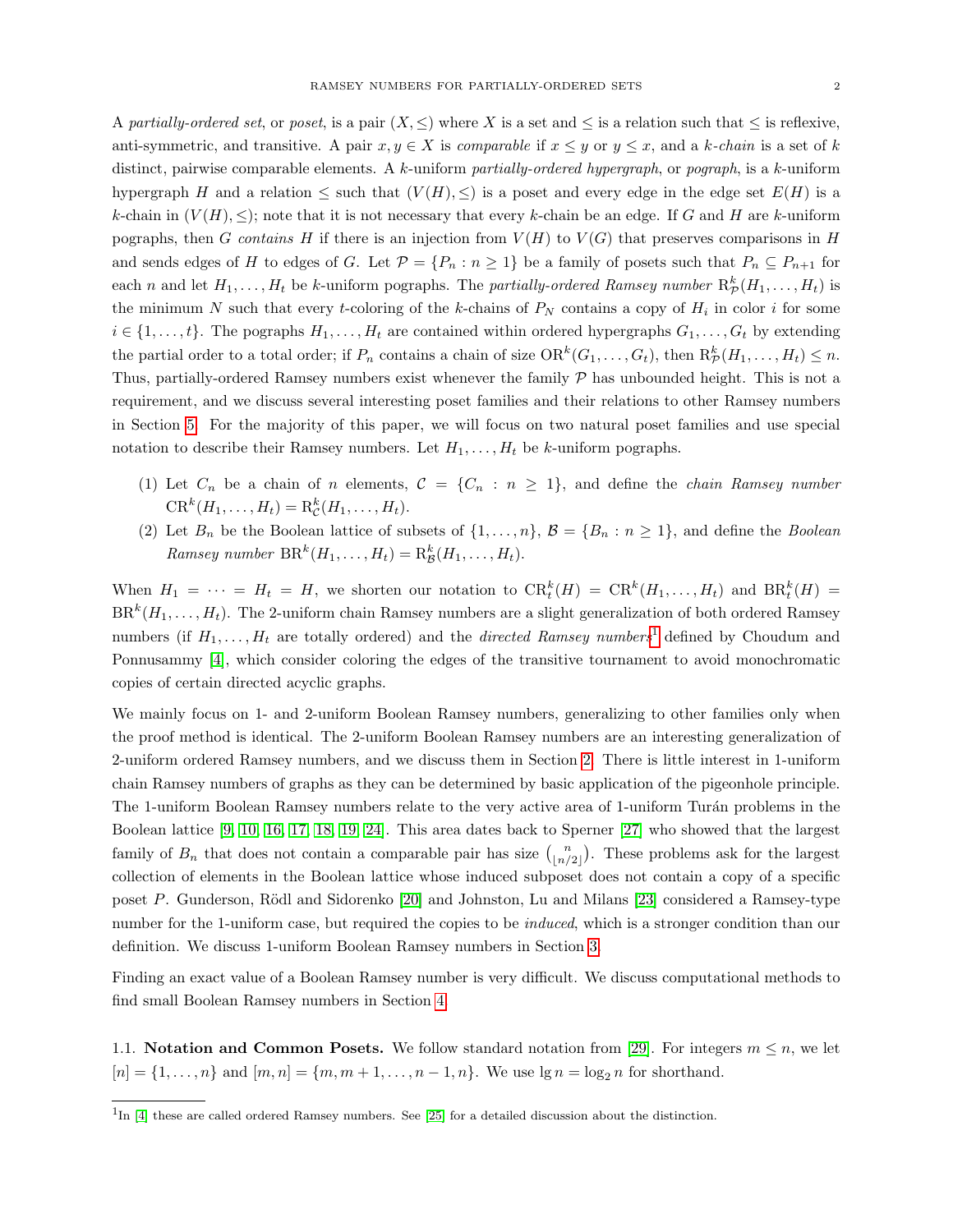<span id="page-2-1"></span>

<span id="page-2-5"></span><span id="page-2-3"></span><span id="page-2-2"></span>FIGURE 1.1. The cup, cap, diamond, and butterfly pographs, respectively.

<span id="page-2-4"></span>

<span id="page-2-6"></span><span id="page-2-0"></span>FIGURE 1.2. The 2-diamond,  $B_2$ , and  $\bowtie$ .



<span id="page-2-8"></span>FIGURE 1.3. The matching and the crown.

<span id="page-2-7"></span>For a poset P and an element  $x \in P$ , we use  $\mathcal{D}(x) = \{y \in P : y \leq x\}$  and  $\mathcal{U}(x) = \{y \in P : x \leq y\}$ , called the *down-set of* x and the up-set of x respectively. For a t-coloring c of the 2-chains in P, an element  $x \in P$ , and a color  $i \in [t]$ , we define the *i-colored down-set of x*, denoted  $\mathcal{D}_i(x)$ , to be the elements  $y < x$  such that  $c(yx) = i$ ; similarly the *i-colored up-set of x*, denoted  $\mathcal{U}_i(x)$ , is the set of elements  $y > x$  such that  $c(xy) = i$ . The *height* of a poset P, denoted  $h(P)$ , is the maximum size of a chain in P.

When we discuss 1-uniform pographs, we define only the poset and assume the set of "edges" is the same as the set of elements. In the case of 2-uniform pographs, we have two natural options for the edge set. For a poset  $(P, \leq)$ , the *comparability graph* is the pograph with vertex set P and an edge uv if and only if  $u < v$ . The Hasse diagram of  $(P, \leq)$  is the pograph with vertex set P and an edge uv if and only if  $u < v$  and there does not exist an element w such that  $u < w$  and  $w < v$ ; such pairs uv are *cover relations*. When we draw a pograph, adjacent vertices are comparable with the comparison ordered by height. We will focus mainly on a few natural 2-uniform pographs.

- The *n-chain*, denoted  $C_n$ , is the Hasse diagram of *n* totally-ordered elements.
- The *n*-dimensional Boolean lattice, denoted  $B_n$ , is the comparability graph of subsets of [n] ordered by subset inclusion. See Figure [2\(b\)](#page-2-0) for a diagram of  $B_2$ .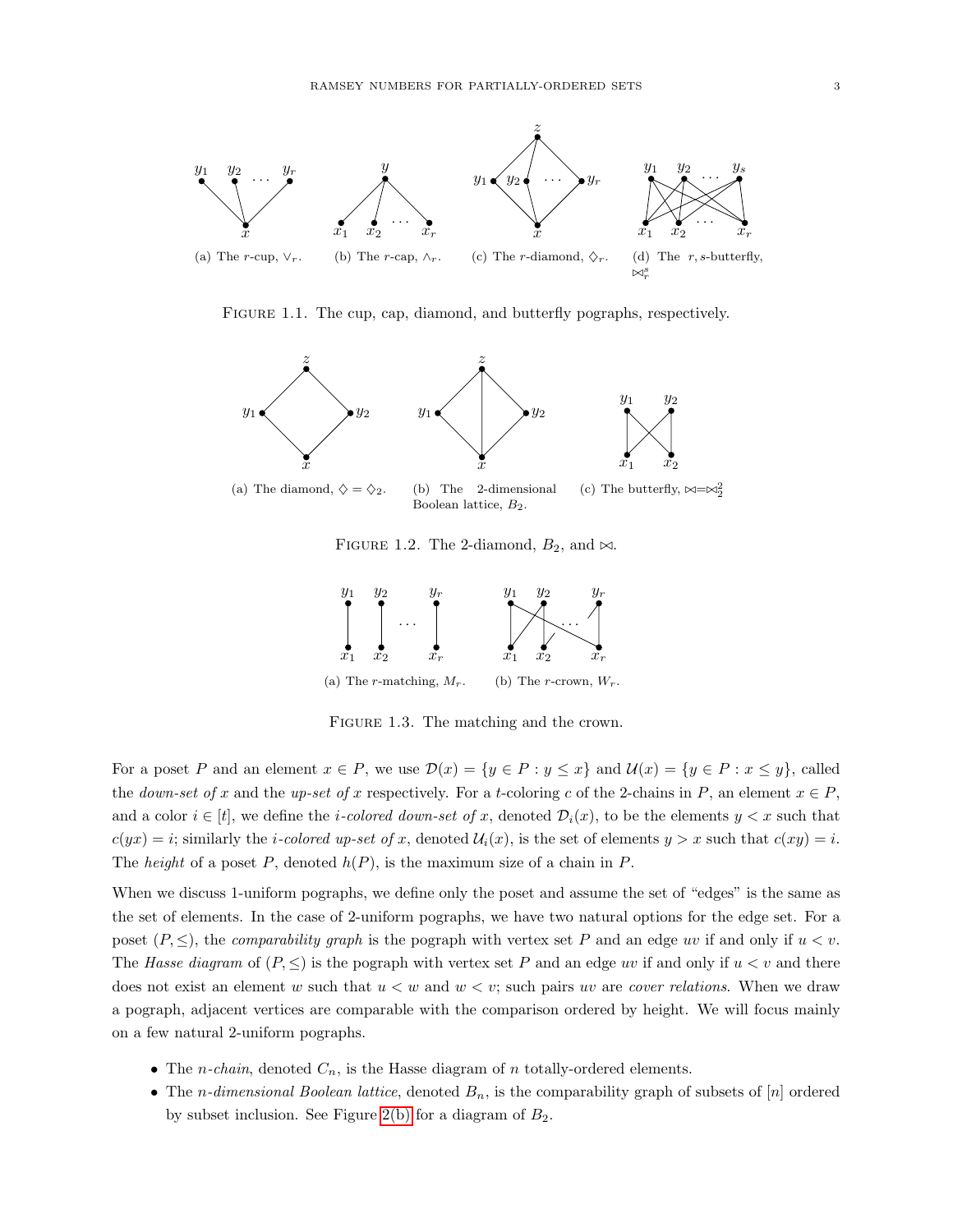- The r-cup, denoted  $\vee_r$ , is the comparability graph of the poset with elements  $\{x, y_1, \ldots, y_r\}$  where  $x \leq y_i$  for all i (see Figure [1\(a\)\)](#page-2-1).
- The r-cap, denoted  $\wedge_r$ , is the comparability graph of the poset with elements  $\{y, x_1, \ldots, x_r\}$  where  $x_i \leq y$  for all i (see Figure [1\(b\)\)](#page-2-2).
- The r-diamond, denoted  $\Diamond_r$ , is the Hasse diagram of the poset with elements  $\{x, y_1, \ldots, y_r, z\}$  where  $x \leq y_i \leq z$  for all i (see Figures [1\(c\)](#page-2-3) and [2\(a\)\)](#page-2-4).
- The r, s-butterfly, denoted  $\bowtie_r^s$ , is the comparability graph of the poset with elements  $\{x_1, \ldots, x_r\}$  $\{y_1, \ldots, y_s\}$  where  $x_i \leq y_j$  for all i and j; we use  $\bowtie$  to denote  $\bowtie_2^2$  (see Figures [1\(d\)](#page-2-5) and [2\(c\)\)](#page-2-6).
- The matching of size n, denoted  $M_n$ , is the comparability graph of the poset with elements  $\{x_1, \ldots, x_n\}$ ∪  $\{y_1, \ldots, y_n\}$  where  $x_i \leq y_i$  for all i (Figure [3\(a\)\)](#page-2-7).
- The crown graph of order n, denoted  $W_n$ , is the comparability graph of the poset with elements  $\{x_1, \ldots, x_n\} \cup \{y_1, \ldots, y_n\}$  where  $x_i \leq y_i$  and  $x_i \leq y_{i+1 \pmod{n}}$  for all i (Figure [3\(b\)\)](#page-2-8).

Note the difference between the 2-diamond  $\Diamond_2$  and the 2-dimensional Boolean lattice  $B_2$ . Both pographs are defined for the same poset, but  $\Diamond_2$  is the Hasse diagram and hence has one fewer edge than the comparability graph in  $B_2$ . This distinction leads to different values of 2-uniform Boolean Ramsey numbers; see Section [4.](#page-13-0)

Additionally, keep in mind that we often use the same symbol to denote both the 1- and 2-uniform pographs associated with a given poset. Whether we are discussing the 1- or 2-uniform case will always be clear from context.

# 2. 1-Uniform Boolean Ramsey Numbers

<span id="page-3-0"></span>For a poset P, define  $e(P)$  to be the maximum m such that, for all n, the union of the middle m levels of  $B_n$  does not contain a copy of P. The parameter  $e(P)$  is very common in the study of Turán-type problems in posets.

<span id="page-3-1"></span>**Proposition 2.1.** Let  $P_1, \ldots, P_t$  be posets. If M is the least integer such that  $P_i \subseteq B_M$  for all i, then

$$
\max\left\{M, \sum_{i=1}^t e(P_i)\right\} \leq \text{BR}^1(P_1, \dots, P_t) \leq \sum_{i=1}^t (|P_i| - 1).
$$

*Proof.* The upper bound follows from the fact that  $B_n$  contains a chain of length  $n+1$  and that  $P_i \subseteq C_{|P_i|}$ . For the lower bound, let  $n = \sum_{i=1}^{t} e(P_i) - 1$ . For  $v \in B_n$  with  $|v| \in \left[\sum_{j=1}^{i-1} e(P_j), \sum_{j=1}^{i} e(P_j) - 1\right]$ , let  $c(v) = i$ . Thus  $c^{-1}(i)$  is the union of  $e(P_i)$  consecutive levels of  $B_n$ , so c avoids copies of  $P_i$  in color i for all  $i.$ 

Later in this section, we will demonstrate situations in which the lower bound in Proposition [2.1](#page-3-1) is not tight, but we believe that the lower bound is *essetially* correct in a sense that we will make exact later. To this end, we believe that the upper bound in Proposition [2.1](#page-3-1) is far from tight in most cases and conjecture that the upper bound is tight *only* when each  $P_i$  is a chain (and hence  $e(P_i) = |P_i| - 1$ ).

The remainder of this section sets out to determine the 1-uniform Boolean Ramsey numbers of various posets.

**Theorem 2.2.** For positive integers  $n_1, \ldots, n_t$ ,  $BR^1(B_{n_1}, C_{n_2}, \ldots, C_{n_t}) = n_1 + \sum_{i=2}^t (n_i - 1)$ .

Proof. The lower bound follows from Proposition [2.1,](#page-3-1) so we need only show the upper bound.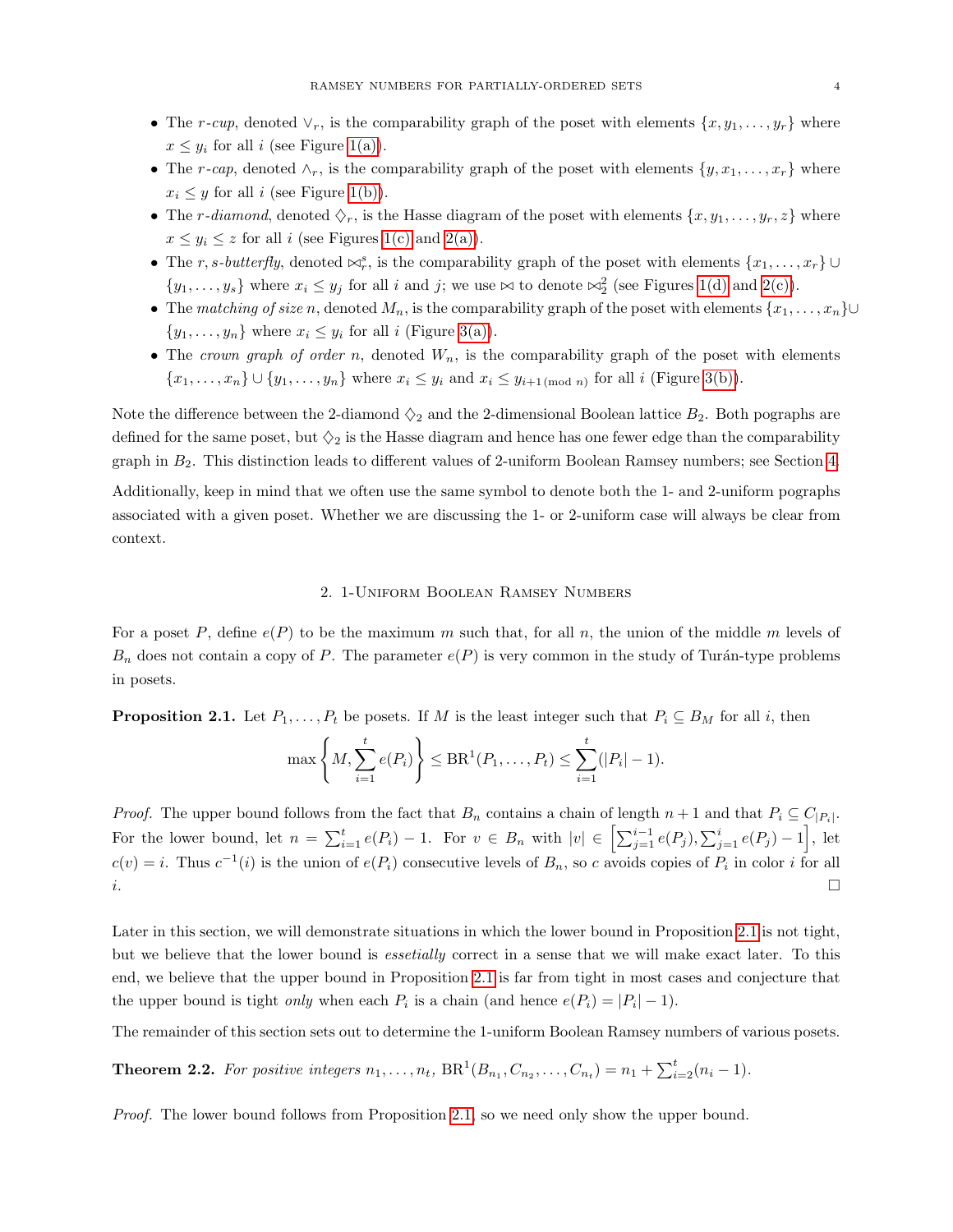We first prove that  $BR^1(B_n, C_m) \leq n+m-1$  by induction on m. For  $m=1$ , the result is immediate as any use of color 2 creates a chain of order 1. Suppose that  $m \ge 2$  and let  $N = n + m - 1$ . Let c be any 2-coloring of  $B<sub>N</sub>$  and suppose that c avoids copies of  $C<sub>m</sub>$  in color 2; we will show that c must admit a copy of  $B_n$  in color 1. Let L be the family of subsets of  $[N-1]$ . As L is a copy of  $B_{N-1}$ , the induction hypothesis states that c restricted to L must admit either a copy of  $B_n$  in color 1 or a copy of  $C_{m-1}$  in color 2. If the former holds, then we are done. Otherwise, c restricted to L admits a copy of  $C_{m-1}$  in color 2. Suppose that  $X_1, \ldots, X_s$  are the copies of  $C_{m-1}$  in color 2 contained in L. Because c avoids copies of  $C_m$  in color 2, we see that the elements in  $\bigcup_{i=1}^s (\mathcal{U}(\max X_i) \setminus \max X_i)$  all have color 1. Let  $U = \bigcup_{i=1}^s \mathcal{U}(\max X_i) \cap L$  and let  $U' = \{Y \cup \{N\} : Y \in U\}$ . Notice that  $U' \subseteq \bigcup_{i=1}^s (\mathcal{U}(\max X_i) \setminus \max X_i)$ , so  $U'$  contains only elements of color 1. Furthermore, it is easily seen that  $B_{N-1}$  embeds into  $(L \setminus U) \cup U'$  as  $U \cong U'$  and  $U'$  is an up-set. However, c restricted to  $(L \setminus U) \cup U'$  does not contain any copies of  $C_{m-1}$  in color 2, so by the induction hypothesis, it must admit a copy of  $B_n$  in color 1 as needed. We conclude that  $BR^1(B_n, C_m) \leq N$ .

Now that we have proved that  $BR^1(B_n, C_m) = n + m - 1$ , the t-color version follows quickly. Let  $m =$  $1 + \sum_{i=2}^{t} (n_i - 1)$  and  $N = n_1 + m - 1$ .. From the 2-color case,  $BR^1(B_{n_1}, C_m) = N = n_1 + \sum_{i=2}^{t} (n_i - 1)$ . Thus, if c is a t-coloring of  $B_N$ , then either c admits a copy of  $B_{n_1}$  in color 1 or there exists a copy of  $C_m$ where all elements have color in  $\{2, \ldots, t\}$ . If there is a copy of  $B_{n_1}$  in color 1, then we are done. If not, since  $m = 1 + \sum_{i=2}^{t} (n_i - 1)$ , there exists a chain of size  $n_i$  within the copy of  $C_m$  that has color i for some  $i \in \{2, \ldots, t\}$  by the pigeonhole principle.

A common tool in studying Turán-type questions in posets is known as the *Lubell function*. For a family  $\mathcal{F} \subseteq B_n$ , the *Lubell function of*  $\mathcal{F}$  is defined as

$$
\mathrm{lu}_n(\mathcal{F}) = \sum_{F \in \mathcal{F}} \binom{n}{|F|}^{-1}.
$$

The Lubell function of F can be interpreted as the average size of  $|\mathcal{F} \cap \mathcal{C}|$  where C is a full chain in  $B_n$ . An alternate interpretation is that  $\ln_n(\mathcal{F})$  is the expected number of elements of  $\mathcal{F}$  that are visited by a random walk from the empty set to the full set along the Hasse diagram of  $B_n$ . Using either interpretation, it is straightforward to observe that  $|\mathcal{F}| \leq \ln_n(\mathcal{F}) {n \choose \lfloor n/2 \rfloor}$ . It is due to this observation that Lubell functions of P-free families have received a great deal of attention, as bounds on the Lubell function help answer Tur´an-type questions in the Boolean lattice. We apply Lubell functions to attain bounds on the 1-uniform Boolean Ramsey number by calling upon linearity, i.e. if  $\mathcal{F} \cap \mathcal{G} = \emptyset$ , then  $\text{lu}_n(\mathcal{F} \cup \mathcal{G}) = \text{lu}_n(\mathcal{F}) + \text{lu}_n(\mathcal{G})$ .

Johnston, Lu and Milans [\[23\]](#page-17-15) use Lubell functions to explore a question similar to the 1-uniform Boolean Ramsey number. For two posets  $P$  and  $Q$ , we say that  $Q$  contains an *induced* copy of  $P$  if there is an injection  $\phi : P \to Q$  where  $x \leq_P y$  if and only if  $\phi(x) \leq_Q \phi(y)$ . Johnston, Lu and Milans show that if  $N \geq (2t)^{2^{n-1}} + 1$ , then any t-coloring of  $B_N$  contains a monochromatic *induced* copy of  $B_n$ . This implies that

$$
BR_t^1(B_n) \le (2t)^{2^{n-1}} + 1.
$$

The trivial upper bound in Proposition [2.1](#page-3-1) shows that  $BR_t^1(B_n) \leq t(2^n - 1)$ , so the bound attained through looking for *induced* copies of  $B_n$  does not provide a good estimate of  $BR_t^1(B_n)$ . Despite this, we will make use of the technique employed by Johnston, Lu and Milans to prove their doubly exponential bound. Lemma [2.3](#page-4-0) should be seen as a formalization of this stepping stone. For a poset P, let  $L_n(P)$  be the maximum value  $\text{lu}_n(\mathcal{F})$  among families  $\mathcal{F} \subseteq B_n$  such that  $\mathcal{F}$  is P-free.

<span id="page-4-0"></span>**Lemma 2.3.** If  $P_1, \ldots, P_t$  are posets and  $\sum_{i=1}^t L_n(P_i) < n+1$  for some integer n, then  $\text{BR}^1(P_1, \ldots, P_t) \leq n$ .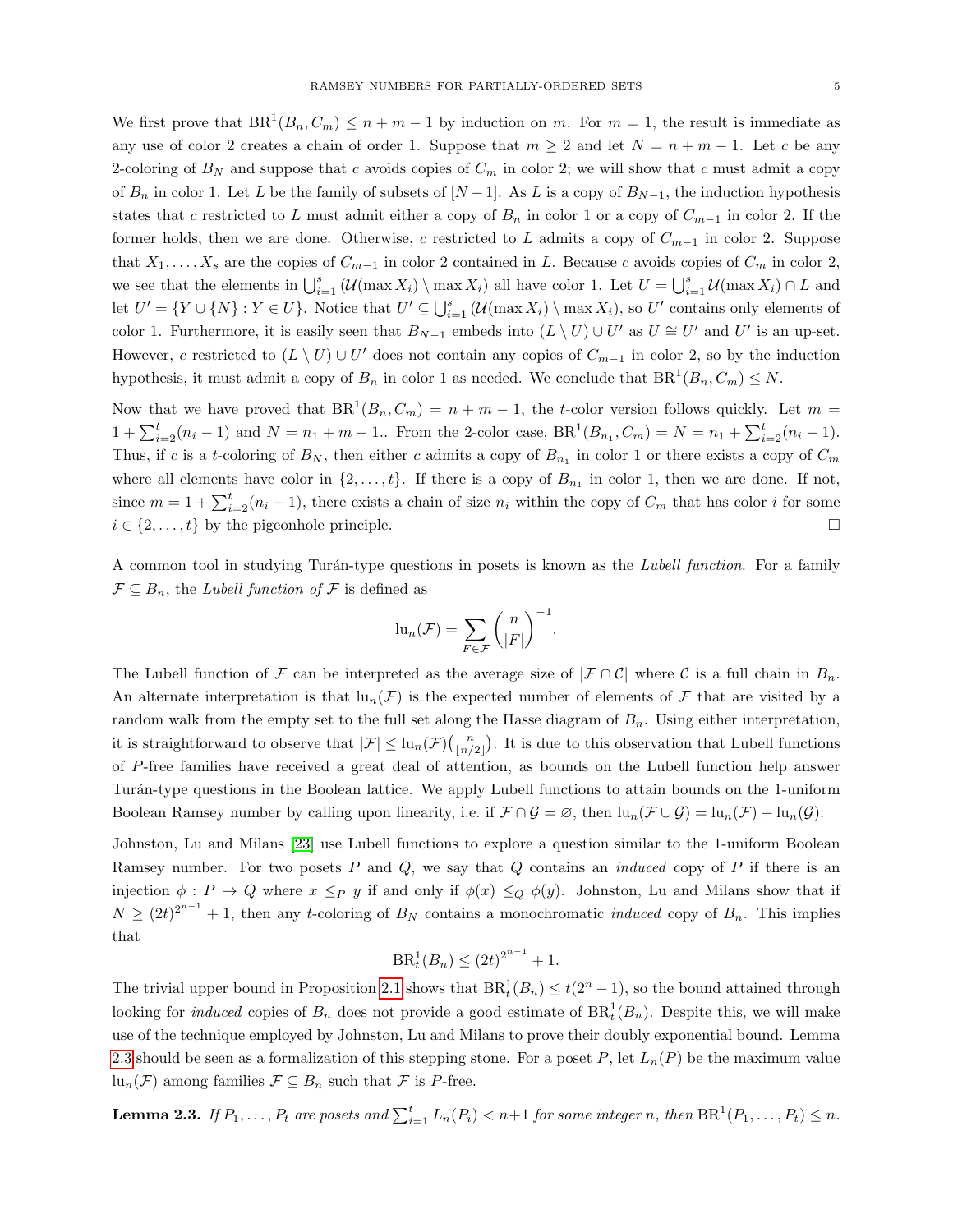*Proof.* Let n be such that  $\sum_{i=1}^{t} L_n(P_i) < n+1$ . Let c be any t-coloring of  $B_n$  and for  $i \in [t]$ , let  $\mathcal{F}_i = c^{-1}(i)$ . By linearity,

$$
n+1 = \mathrm{lu}_n(B_n) = \mathrm{lu}_n\left(\bigcup_{i=1}^t \mathcal{F}_i\right) = \sum_{i=1}^t \mathrm{lu}_n(\mathcal{F}_i).
$$

As  $\sum_{i=1}^t L_n(P_i) < n+1$ , there is some  $i \in [t]$  for which  $\text{lu}_n(\mathcal{F}_i) > L_n(P_i)$ . Hence,  $\mathcal{F}_i$  is not  $P_i$ -free, so c admits a copy of  $P_i$  in color i, and  $BR^1(P_1, \ldots, P_t) \leq n$ .

Griggs and Li [\[17\]](#page-17-8) define a poset P to be uniformly Lubell-bounded, or uniformly L-bounded, if  $L_n(P) \leq e(P)$ for all n. By a direct application of Lemma [2.3,](#page-4-0) we find that the lower bound given in Proposition [2.1](#page-3-1) is tight when regarding uniformly L-bounded posets.

**Proposition 2.4.** If  $P_1, \ldots, P_t$  are uniformly L-bounded posets, then

$$
BR^1(P_1, ..., P_t) = \sum_{i=1}^t e(P_i).
$$

Up until this point, we have mostly considered cases in which the lower bound in Proposition [2.1](#page-3-1) is tight. This, however, is not the case in general. To show this, we consider the *butterfly poset*. The butterfly poset is special as De Bonis, Katona, and Swanepool [\[10\]](#page-17-6) determined the largest  $\bowtie$ -free family in  $B_n$  to be exactly the middle two levels *for all n*, while most other results in this direction are necessarily asymptotic. This is especially interesting as  $L_n(\infty) = 3$  for all n, which is witnessed by any family consisting of a level of  $B_n$ along with  $\emptyset$  and [n]. As such, Lemma [2.3](#page-4-0) implies that  $BR_t(\bowtie) \leq 3t$ , but this is not tight. In order to determine  $BR_t^1(\bowtie)$ , we require a more careful use of the idea in Lemma [2.3.](#page-4-0) For a poset P, define

$$
L'_n(P) = \max \{ \text{lu}_n(\mathcal{F}) : \mathcal{F} \subseteq B_n \setminus \{ [n], \emptyset \}, \mathcal{F} \text{ is } P\text{-free} \},
$$

This new value  $L'_n(P)$  is the maximum Lubell value of a P-free family that does not contain either the maximal or minimal element.

**Proposition 2.5.** For  $t \geq 1$ ,  $BR_t^1(\bowtie) = 2t + 1$ .

*Proof. Lower bound.* Let c be a t-coloring of  $B_{2t}$  defined as follows. For  $i \in [t-1]$ , if  $|x| \in \{2i, 2i+1\}$ , let  $c(x) = i$ , and if  $|x| \in \{0, 1, 2t\}$ , let  $c(x) = t$ . As  $e(x) = 2$ , we see that c avoids copies of  $\bowtie$  in colors  $1, \ldots, t-1$ . Further, it is easy to check that  $\bowtie$  does not appear in color t, so  $BR_t^1(\bowtie) > 2t$ .

Upper bound. As shown by Griggs and Li [\[16,](#page-17-7) Theorem 5.1],  $L'_n(\infty) = 2$ . We begin by showing that for any  $n, L'_n(\vee_2) < 2$ . Suppose that  $L'_n(\vee_2) \geq 2$  and let  $\mathcal{F} \subseteq B_n \setminus \{[n], \varnothing\}$  be a  $\vee_2$ -free family with  $\text{lu}_n(\mathcal{F}) \geq 2$ . As  $\vee_2$  is contained in  $C_3$ , we observe that no chain can intersect 3 elements of F, so  $\ln_n(\mathcal{F}) = 2$  and every full chain in  $B_n$  must intersect exactly 2 elements of F. Let C be any full chain in  $B_n$  and suppose that  $\mathcal{C} \cap \mathcal{F} = \{F_1, F_2\}$  with  $F_1 \subset F_2$ . Now choose  $\mathcal{C}'$  to be a full chain that agrees with  $\mathcal{C}$  through  $F_1$  and avoids  $F_2$  (note that C' can be found as  $F_2 \neq [n]$ ). Therefore,  $C' \cap \mathcal{F} = \{F_1, F_3\}$  for some  $F_3 \neq F_2$ . As C and C' agree through  $F_1$ , it must be that  $F_1 \subset F_3$ , so  $F_1F_2F_3$  forms a copy of  $\vee_2$ ; a contradiction. Thus,  $L'_n(\vee_2) < 2$ for every  $n$ .

Now let c be any t-coloring of  $B_{2t+1}$ , and, without loss of generality, suppose that  $c(\emptyset) = 1$ . Notice that if c restricted to  $B_{2t+1} \setminus \{\varnothing\}$  admits a copy of  $\vee_2$  in color 1, then c admits a copy of  $\bowtie$  in color 1. For  $i \in [t],$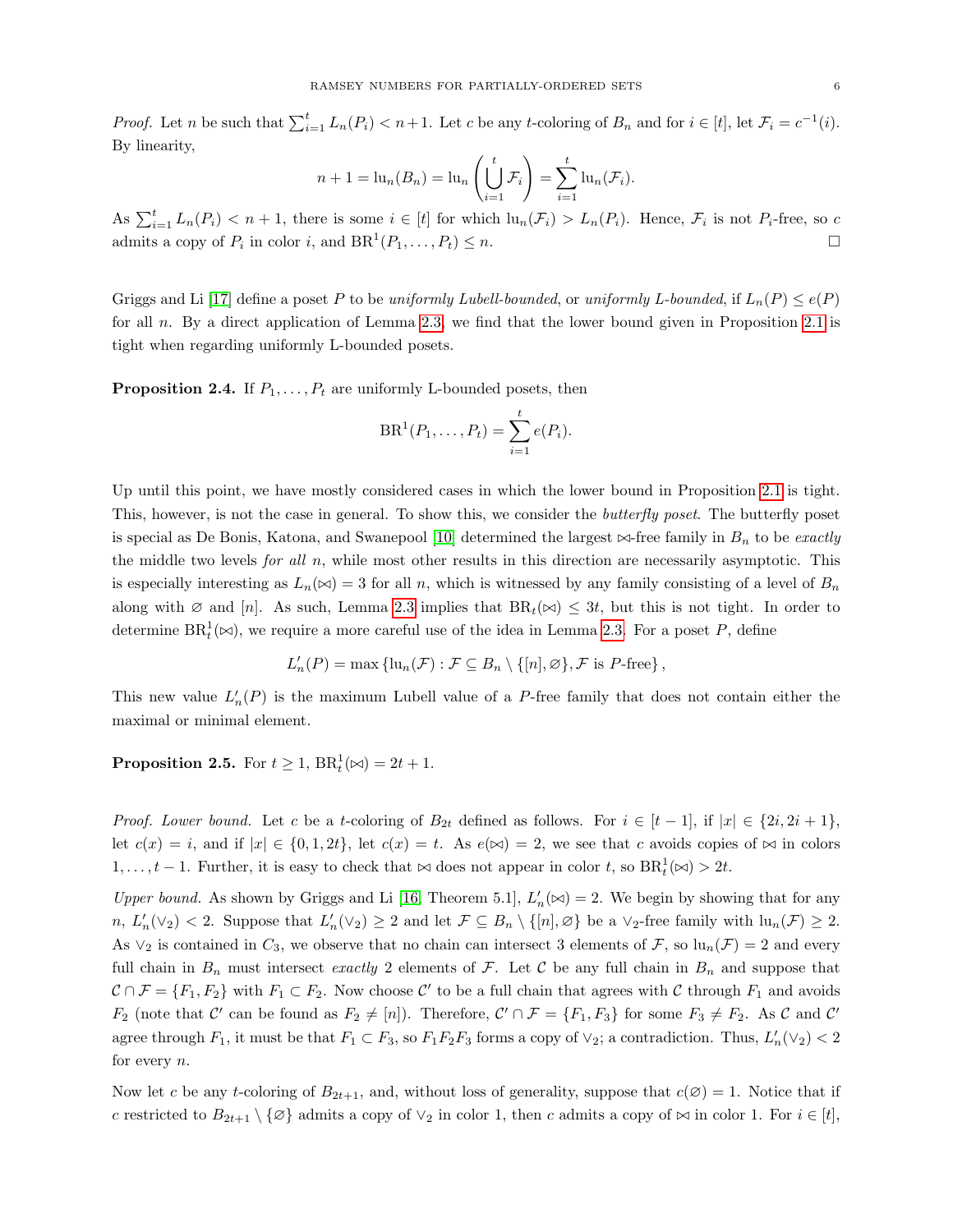define  $\mathcal{F}_i = c^{-1}(i) \setminus \{[2t+1], \varnothing\}$ ; thus, by linearity,

$$
2t = \ln_{2t+1}(B_{2t+1} \setminus \{[2t+1], \varnothing\}) = \ln_{2t+1}\left(\bigcup_{i=1}^t \mathcal{F}_i\right) = \sum_{i=1}^t \ln_{2t+1}(\mathcal{F}_i).
$$

As noted earlier,  $L'_n(\infty) = 2$  and  $L'_n(\vee_2) < 2$  for any n, so  $L'_{2t+1}(\vee_2) + \sum_{i=2}^t L'_{2t+1}(\infty) < 2t$ . Therefore, there is either some  $i \in \{2, ..., t\}$  such that  $\mathcal{F}_i$  admits a copy of  $\bowtie$  or  $\mathcal{F}_1$  admits a copy of  $\vee_2$ . In any case, we arrive at a monochromatic copy of  $\bowtie$ .

Notice that the proof of the lower bound extends to show that for any posets  $P_2, \ldots, P_t$ ,

$$
BR^{1}(\bowtie, P_{2}, \ldots, P_{t}) \geq 3 + \sum_{i=2}^{t} e(P_{i}),
$$

even though  $e(\bowtie) = 2$ . Even though the lower bound given in Proposition [2.1](#page-3-1) is not always tight, we conjecture that it is essentially correct in the following sense.

<span id="page-6-1"></span>**Conjecture 2.6.** Let P be a poset and let M be the least integer such that  $P \subseteq B_M$ . For any  $t \geq 1$ ,

$$
\text{BR}_t^1(P) = (t-1)e(P) + M.
$$

Slightly weaker than this conjecture, we believe that if  $P_1, \ldots, P_t$  are posets where  $P_i$  has height  $h_i$  and  $P_i \subseteq B_{h_i-1}$ , then  $BR^1(P_1, \ldots, P_t) = \sum_{i=1}^t (h_i - 1)$ . In order to confirm this belief, it suffices to show that  $BR<sup>1</sup>(B<sub>n</sub>, B<sub>m</sub>) = n + m$ . We verified this for small values of n and m; see Section [4.](#page-13-0)

To investigate the Boolean Ramsey numbers of posets with size much larger than their height, we consider a structure that is wider than a single chain and use that to consider an extension of Lubell functions. We use an idea that Grósz, Methuku and Tompkins [\[19\]](#page-17-10) used to approach the Turán-type question. Let  $A \subseteq B$ and define the *interval from A to B*, denoted [A, B], to be the collection of sets C where  $A \subseteq C \subseteq B$ ; we say the interval  $[A, B]$  has *height* m if  $m = |B \setminus A|$ . For a full chain  $A = (A_0, \ldots, A_n)$  in  $B_n$  where  $\emptyset = A_0 \subset A_1 \subset \cdots A_n = [n]$ , define the *m*-interval chain  $\mathcal{C}_m(\mathcal{A})$  as

$$
\mathcal{C}_m(\mathcal{A}) = \bigcup_{i=0}^{n-m} [A_i, A_{i+m}].
$$

Grósz, Methuku and Tompkins [\[19\]](#page-17-10) proved  $|\mathcal{C}_m(\mathcal{A})| = (n - m + 2)2^{m-1}$  for all m-interval chains  $\mathcal{C}_m(\mathcal{A})$ . For a family  $\mathcal{F} \subseteq B_n$  and  $1 \leq m \leq n$ , define the *m*-interval Lubell function of  $\mathcal{F}$ , denoted  $\mathrm{lu}_n^{(m)}(\mathcal{F})$ , as

$$
\mathrm{lu}_n^{(m)}(\mathcal{F}) = \frac{1}{n!} \sum_{\mathcal{A}} |\mathcal{F} \cap \mathcal{C}_m(\mathcal{A})|
$$

where the sum is taken over all full chains A. Observe that  $\ln_n^{(1)}(\mathcal{F}) = \ln_n(\mathcal{F})$ . For a poset P define  $L_n^{(m)}(P) = \max\{\ln_n^{(m)}(\mathcal{F}) : \mathcal{F} \subseteq B_n, \ \mathcal{F} \text{ is } P\text{-free}\}.$ 

Due to the size of an m-interval chain,  $\ln_n^{(m)}(B_n) = (n - m + 2)2^{m-1}$ . With this in mind, we arrive at a direct extension of Lemma [2.3.](#page-4-0)

<span id="page-6-0"></span>**Proposition 2.7.** Let  $P_1, \ldots, P_t$  be posets. If  $\sum_{i=1}^t L_n^{(m)}(P_i) < (n-m+2)2^{m-1}$  for some m with  $1 \le m \le n$ , then  $BR<sup>1</sup>(P<sub>1</sub>,...,P<sub>t</sub>) \leq n$ .

In order to apply Proposition [2.7](#page-6-0) to attain a general upper bound on 1-uniform Boolean Ramsey numbers, we will make use of the following result.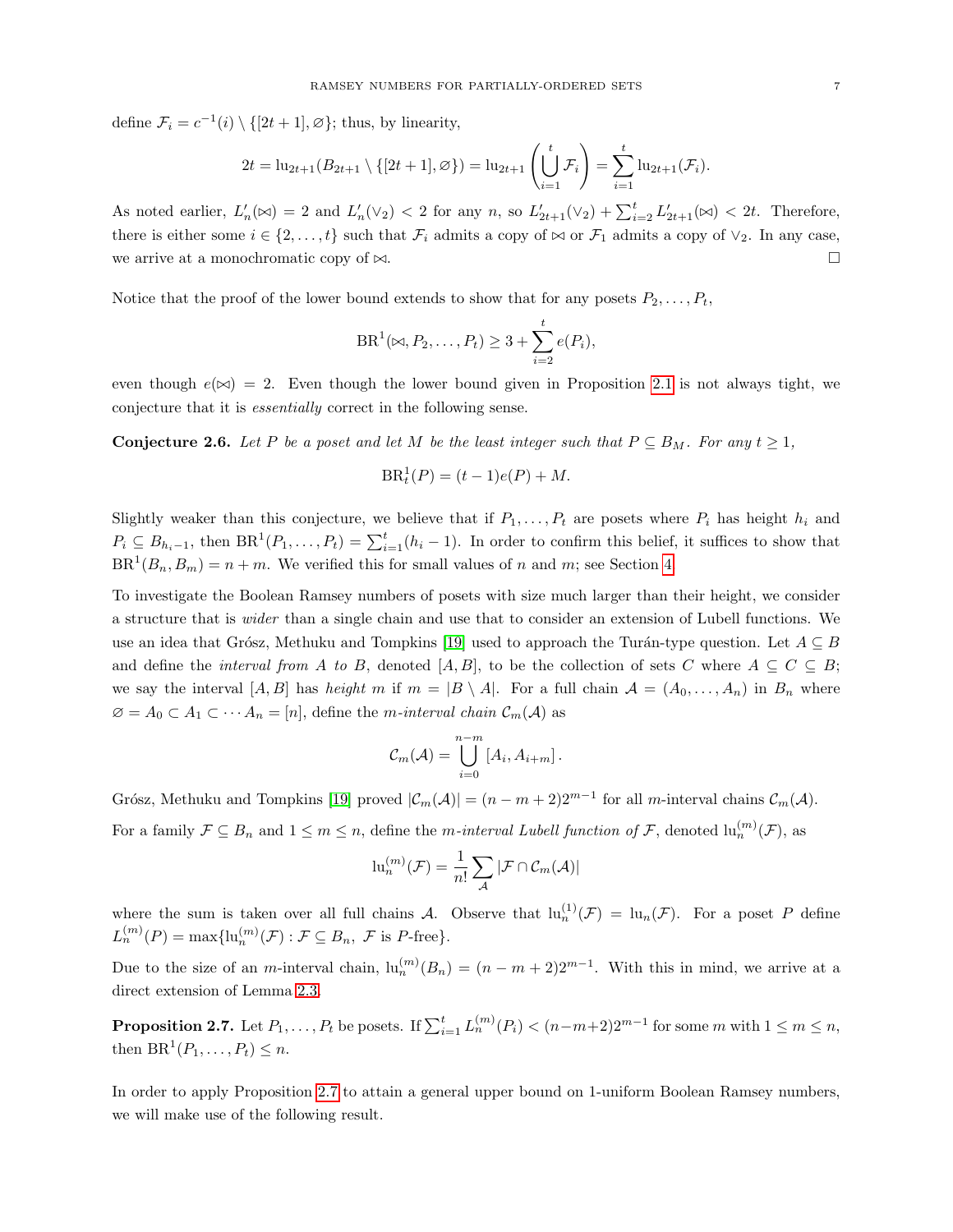<span id="page-7-0"></span>**Theorem 2.8** (Grósz, Methuku and Tompkins [\[19,](#page-17-10) Lemma 12]). For  $m \geq 2$ , if P is a poset of height  $h(P)$ and F is P-free, then for any m-interval chain  $\mathcal{C}_m(\mathcal{A})$ ,

$$
|\mathcal{F} \cap \mathcal{C}_m(\mathcal{A})| \leq |P| - 1 + (h(P) - 1)(3m - 5)2^{m-2}.
$$

We now provide a general upper bound on the 1-uniform Boolean Ramsey number for posets whose sizes are large compared to their heights.

<span id="page-7-1"></span>**Theorem 2.9.** Let 
$$
P_1, ..., P_t
$$
 be posets,  $S = \sum_{i=1}^t (|P_i| - 1)$ , and  $H = \sum_{i=1}^t (h(P_i) - 1)$ .  
 $BR^1(P_1, ..., P_t) \leq \left(\frac{3}{2}H + 1\right) \left(\lg\left(\frac{S}{H}\right) + 1\right)$ .

*Proof.* If  $n = BR^1(P_1, ..., P_t) - 1$ , then  $\sum_{i=1}^t L_n^{(m)}(P_i) \ge (n - m + 2)2^{m-1}$  whenever  $1 \le m \le n$  by Proposition [2.7.](#page-6-0) Therefore, by Theorem [2.8,](#page-7-0)

$$
(n-m+2)2^{m-1} \le \sum_{i=1}^{t} L_n^{(m)}(P_i) \le S + (3m-5)2^{m-2}H
$$

for all  $2 \leq m \leq n$ . As  $S \geq H$ ,  $\lg\left(\frac{S}{H}\right) \geq 0$ , so set  $m = \left\lfloor 2 + \lg\left(\frac{S}{H}\right) \right\rfloor$ . Hence,

$$
n \le \left(\frac{3}{2}H + 1\right)m - \frac{5}{2}H + 2^{1-m}S - 2
$$
  
=  $\left(\frac{3}{2}H + 1\right)\left[2 + \lg\left(\frac{S}{H}\right)\right] - \frac{5}{2}H + 2^{1-\lfloor2 + \lg\left(\frac{S}{H}\right)\rfloor}S - 2$   
 $\le \left(\frac{3}{2}H + 1\right)\left(2 + \lg\left(\frac{S}{H}\right)\right) - \frac{5}{2}H + 2^{-\lg\left(\frac{S}{H}\right)}S - 2$   
=  $\frac{3}{2}H \lg\left(\frac{S}{H}\right) + \frac{3}{2}H + \lg\left(\frac{S}{H}\right) < \left(\frac{3}{2}H + 1\right)\left(\lg\left(\frac{S}{H}\right) + 1\right).$ 

,

A direct application of Theorem [2.9](#page-7-1) presents reasonable bounds on the Boolean Ramsey number of various poset families

<span id="page-7-2"></span>Corollary 2.10. For positive integers  $r, r_1, \ldots, r_t, s_1, \ldots, s_t$ ,

$$
BR_t^1(B_r) \leq \left(\frac{3}{2}rt + 1\right) \left(\lg\left(\frac{2^r - 1}{r}\right) + 1\right) = O(r^2t),
$$
  

$$
BR^1(\bowtie_{s_1}^{r_1}, \dots, \bowtie_{s_t}^{r_t}) \leq \left(\frac{3}{2}t + 1\right) \left(\lg\left(\frac{1}{t}\sum_{i=1}^t (r_i + s_i - 1)\right) + 1\right)
$$
  

$$
BR^1(\vee_{r_1}, \dots, \vee_{r_s}, \wedge_{r_{s+1}}, \dots, \wedge_{r_t}) \leq \left(\frac{3}{2}t + 1\right) \left(\lg\left(\frac{1}{t}\sum_{i=1}^t r_i\right) + 1\right), and
$$
  

$$
BR^1(\lozenge_{r_1}, \dots, \lozenge_{r_t}) \leq (3t + 1) \lg\left(\frac{1}{t}\sum_{i=1}^t (r_i + 1)\right).
$$

Corollary [2.10](#page-7-2) brings to light an interesting phenomenon. If  $P_1, \ldots, P_t$  are posets of bounded height  $(h(P_i) \leq$  $h_0$  for some constant  $h_0$  not dependent on t) and  $s = \frac{1}{t} \sum_{i=1}^t |P_i|$ , then

$$
\text{BR}^1(P_1,\ldots,P_t) \leq O(t\log s).
$$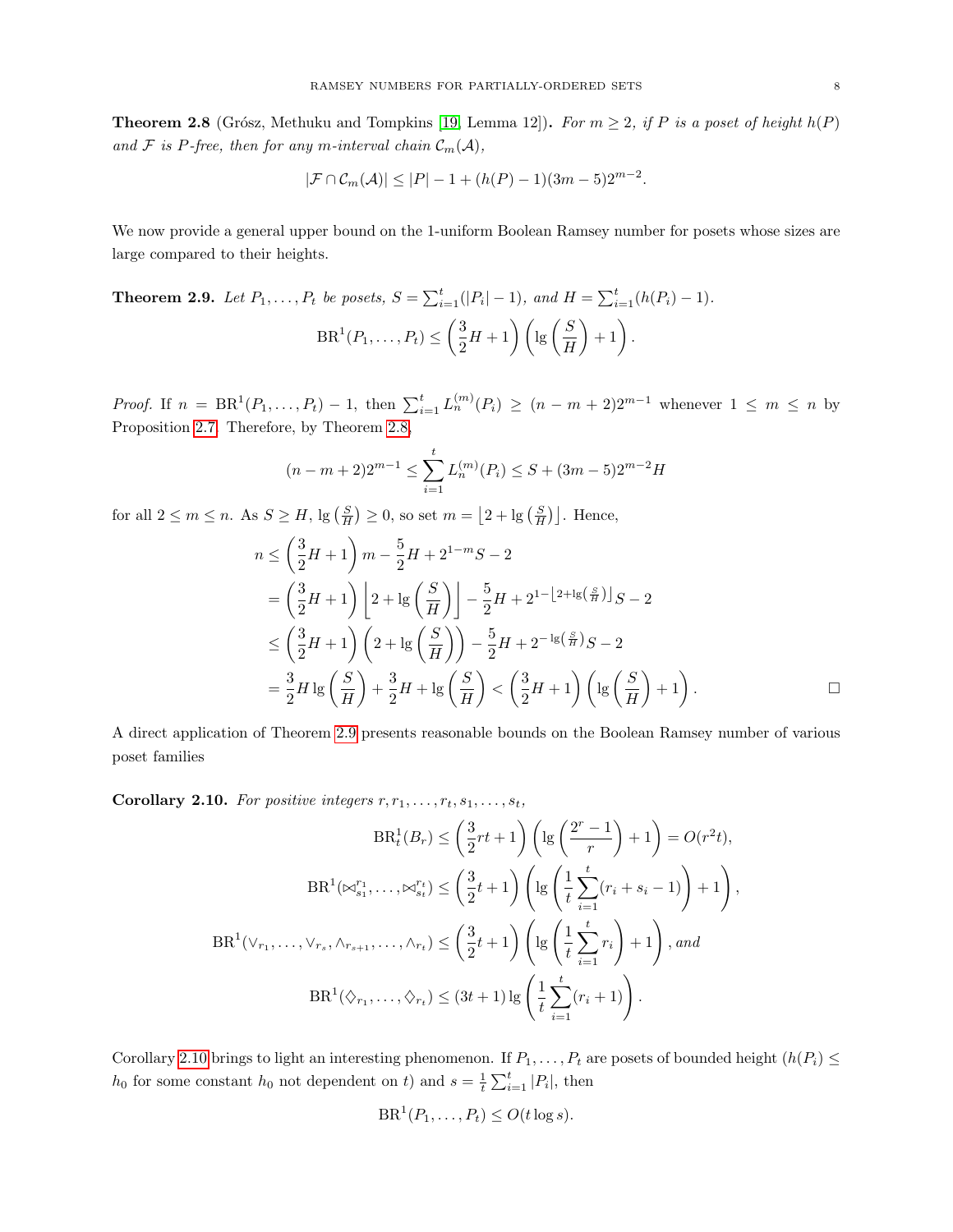Additionally, it is not hard to observe that  $\Diamond_r$  is not contained in the union of k consecutive levels of the Boolean lattice whenever  $r \geq 2^{k-1} - 1$ . As such,  $e(\Diamond_r) \geq \lfloor \lg(r+1) \rfloor + 1$ , and we thus find that  $BR_t^1(\Diamond_r) = \Theta(t \log r).$ 

Unfortunately, Theorem [2.9](#page-7-1) does not allow us to prove that  $BR_t^1(B_r) = rt$  as implied by Conjecture [2.6;](#page-6-1) however, we know that the Ramsey number is at most quadratic in  $r$ , which is much better than the naïve bound of  $(2<sup>r</sup> - 1)t$ .

# 3. 2-Uniform Boolean Ramsey Numbers

<span id="page-8-0"></span>We now focus on 2-uniform partially-ordered Ramsey numbers. Due to recent interest in ordered Ramsey numbers, we will also include results concerning chain Ramsey numbers. We also will state our results in the k-uniform case when possible.

<span id="page-8-1"></span>**Proposition 3.1.** Let  $G_1, \ldots, G_t$  be k-uniform pographs.

$$
\lg CR^k(G_1,\ldots,G_t) \leq BR^k(G_1,\ldots,G_t) \leq CR^k(G_1,\ldots,G_t) - 1.
$$

*Proof.* Let  $N = \text{CR}^k(G_1, \ldots, G_t)$ . Observe that the chain  $C_N$  is contained in the Boolean lattice  $B_{N-1}$ , so any t-coloring of the k-chains in  $B_{N-1}$  contains a copy of  $G_i$  in the color i for some  $i \in [t]$  and hence  $BR^{k}(G_1, ..., G_t) \leq N - 1.$ 

Let c be a t-coloring of the k-chains in  $C_{N-1}$  that avoids copies of  $G_i$  in color i for all  $i \in [t]$ . Let  $n = \lfloor \lg N - 1 \rfloor$ and consider a linear extension  $\pi : B_n \to C_{2^n}$ . Thus, we can t-color every k-chain  $A \in B_n$  using the color  $c(\pi(A))$ , where  $\pi(A)$  is a k-chain in  $C_{2^n} \subseteq C_{N-1}$ . Since c avoids copies of  $G_i$  in color i for all  $i \in [t]$ , this coloring also avoids these copies in  $B_n$ .

Let  $G_1, \ldots, G_t$  be k-uniform pographs. If every linear extension of  $G_i$  is isomorphic for all  $i \in [t]$ , then observe that  $CR^k(G_1, \ldots, G_t) = OR^k(G_1, \ldots, G_t)$ ; pographs with this property include  $\vee_r, \wedge_r, \Diamond_r$ , and  $\bowtie_r^s$ . When every  $G_i$  is totally-ordered, we have another equivalence of partially-ordered Ramsey numbers.

<span id="page-8-2"></span>**Proposition 3.2.** If  $G_1, \ldots, G_t$  are totally-ordered k-uniform pographs, then

$$
BR^{k}(G_1, ..., G_t) = CR^{k}(G_1, ..., G_t) - 1 = OR^{k}(G_1, ..., G_t) - 1.
$$

*Proof.* The inequality  $BR^k(G_1, \ldots, G_t) \leq CR^k(G_1, \ldots, G_t) - 1$  follows from Proposition [3.1.](#page-8-1)

Let  $N = \text{CR}^k(G_1, \ldots, G_t) - 1$  and let c be a t-coloring of the k-chains in  $C_N$  that does not contain a copy of  $G_i$  in color i for all  $i \in [t]$ . Define a map  $\rho: B_{N-1} \to C_N$  by  $\rho(A) = |A|+1$ ; if  $A_1 \subset A_2 \subset \cdots A_\ell$  is an  $\ell$ -chain in  $B_{N-1}$ , then  $(\rho(A_1), \ldots, \rho(A_\ell))$  is an  $\ell$ -chain in  $C_N$ . For a k-chain  $A_1 \subset A_2 \subset \cdots \subset A_k$  in the Boolean lattice  $B_{N-1}$ , let  $c'(A_1,\ldots,A_k) = c(\rho(A_1), \rho(A_2),\ldots,\rho(A_k)$ . Consider a copy of  $G_i$  in  $B_{N-1}$ . Since  $G_i$  is totally-ordered, the elements of  $G_i$  form a chain in  $B_{N-1}$  and thus  $\rho$  maps the elements of  $G_i$  onto a copy of  $G_i$  in  $C_N$ . Since c avoids *i*-colored copies of  $G_i$  in  $C_N$ , so does c' avoid *i*-colored copies of  $G_i$  in  $B_{N-1}$ .  $\Box$ 

The above argument requires that the vertices of a totally-ordered graph occupy distinct levels in any embedding of G into the Boolean lattice. If G is not totally-ordered, then there is a pair of vertices which are incomparable; these two vertices may occupy the same level in an embedding of G into  $B_n$ . It seems reasonable to expect that if G contains large antichains, then the lower bound in Proposition [3.1](#page-8-1) should be closer to the truth. We find this to be true for a few classes of pographs with large antichains.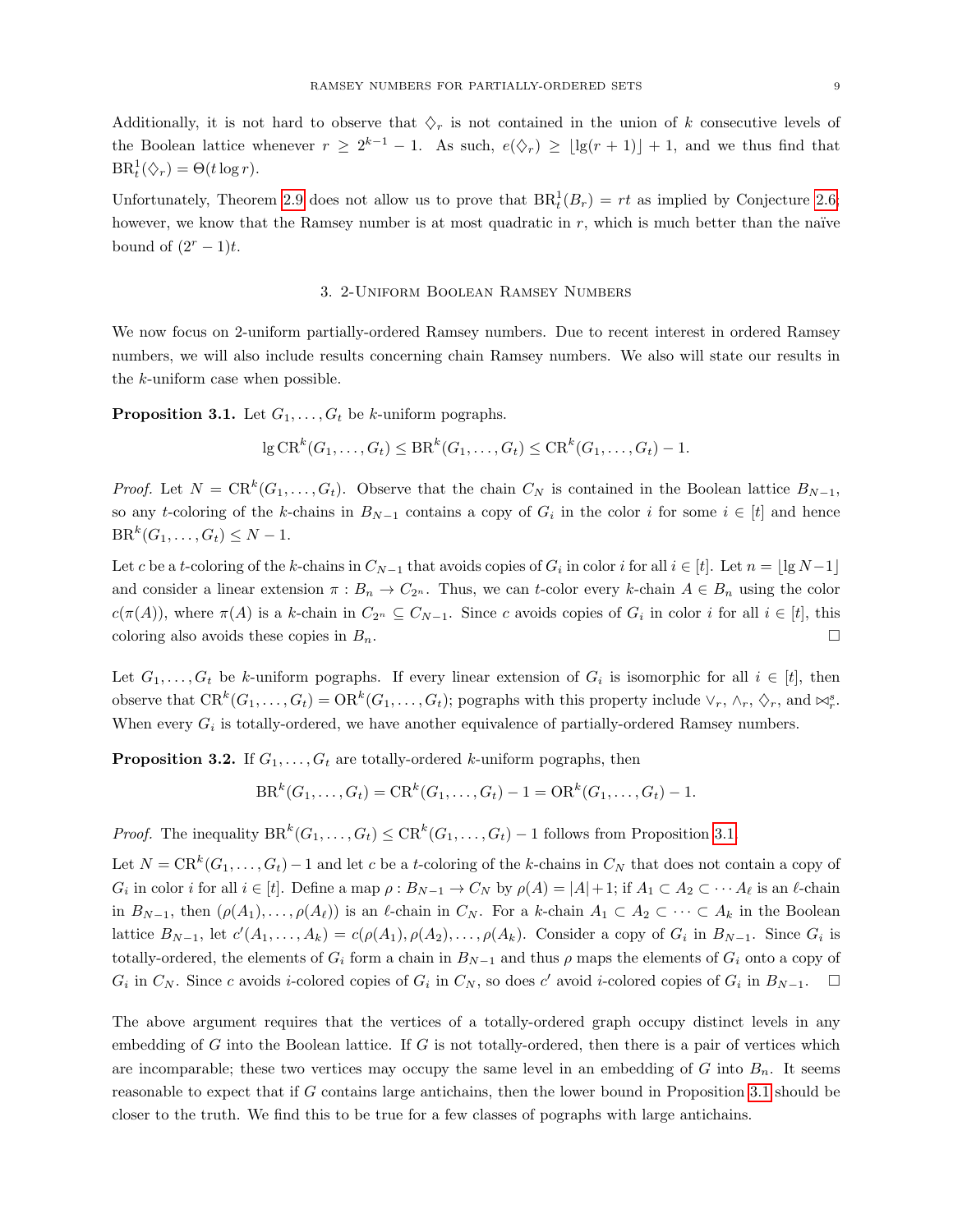3.1. **Matchings.** A natural class of k-uniform pographs with large antichains are those were the k-chains are completely independent. In the case of  $k$ -uniform matchings, we find the logarithmic bound on the Boolean Ramsey number is essentially tight.

**Theorem 3.3.** Let  $m_1 \geq \cdots \geq m_t$  and let  $M_{m_1}^k, \ldots, M_{m_t}^k$  be k-uniform matchings of size  $m_1, \ldots, m_t$ .

$$
\lg\left(km_1 + \sum_{i=2}^t (m_i - 1)\right) \leq \text{BR}^k(M_{m_1}^k, \dots, M_{m_t}^k) \leq \left\lceil \lg\left(1 + \sum_{i=1}^t (m_i - 1)\right) \right\rceil + k - 1.
$$

*Proof. Lower bound.* Observe  $CR^k(M^k_{m_1},...,M^k_{m_t}) = R^k(M^k_{m_1},...,M^k_{m_t})$  as every copy of an unordered matching can be considered a linear extension of a partially-ordered matching. Alon, Frankl, and Lovász [\[1\]](#page-16-3) demonstrated that if  $m_1 \geq \cdots \geq m_t$ , then  $\mathcal{R}^k(M_{m_1}^k, \ldots, M_{m_t}^k) = km_1 + \sum_{i=1}^t (m_i - 1)$ . Apply Proposition [3.1](#page-8-1) to complete the lower bound.

Upper bound. Let  $N = \left[\lg\left(1 + \sum_{i=1}^t (m_i - 1)\right)\right]$  and let c be a t-coloring of the k-chains in  $B_{N+k-1}$ . Let X be the family of subsets of [N] within  $B_{N+k-1}$ . For every set  $A \in X$ , define the *extension* of A to be the  $k$ -chain ext(A) = (A, A ∪ {N + 1}, A ∪ {N + 2}, ..., A ∪ {N + 1, ..., N + k - 1}). For  $i \in [t]$ , define the set  $T_i$  to be the sets  $A \in X$  where  $c(\text{ext}(A)) = i$ . Since  $|X| = 2^N \ge 1 + \sum_{i=1}^k (m_i - 1)$ , the pigeonhole principle implies that  $|T_i| \geq m_i$  for some i. The collection of k-chains  $ext(A)$  for  $A \in T_i$  form an i-colored matching of size at least  $m_i$ . .

Matchings are usually much simpler than other graphs. Indeed, we limit our focus to 2-uniform pographs for the remainder of this section.

3.2. **Cups and Caps.** We now focus on the Boolean Ramsey numbers of  $r$ -caps and  $r$ -cups. To begin, the following proposition follows directly from the pigeonhole principle by considering all  $r_i$ -cups with minimum element  $\varnothing$  or all  $r_i$ -caps with maximum element  $[N]$ .

**Proposition 3.4.** For positive integers  $r_1, \ldots, r_t$ ,

$$
BR^{2}(\vee_{r_{1}},\ldots,\vee_{r_{t}})=BR^{2}(\wedge_{r_{1}},\ldots,\wedge_{r_{t}})=\left[\lg\left(2+\sum_{i=1}^{t}(r_{i}-1)\right)\right].
$$

While the Boolean Ramsey number was simple to compute when considering a collection of cups or a collection of caps, the Ramsey numbers become more complicated when considering a collection of both cups and caps. This next proposition states that knowing the 2-color partially-ordered Ramsey number for cup verses cap is sufficient to determine the multicolor Ramsey number.

<span id="page-9-0"></span>**Proposition 3.5.** Let  $R = 1 + \sum_{i=1}^{n} (r_i - 1)$  and  $S = 1 + \sum_{i=1}^{m} (s_i - 1)$ .

$$
CR^2(\vee_{r_1}, \dots, \vee_{r_n}, \wedge_{s_1}, \dots, \wedge_{s_m}) = CR^2(\vee_R, \wedge_S), \text{ and}
$$
  

$$
BR^2(\vee_{r_1}, \dots, \vee_{r_n}, \wedge_{s_1}, \dots, \wedge_{s_m}) = BR^2(\vee_R, \wedge_S).
$$

*Proof.* We prove equality by demonstrating both inequalities.

 $(\leq)$  Consider an  $(n + m)$ -coloring c of the edges of either a chain  $C_N$  or a Boolean lattice  $B_N$ . Let c' be a 2-coloring where  $c'(e) = 1$  if  $c(e) \leq n$  and  $c'(e) = 2$  if  $c(e) > n$ . If c avoids *i*-colored copies of  $\vee_{r_i}$  and  $(n+j)$ -colored copies of  $\wedge_{s_j}$ , then c' avoids 1-colored copies of  $\vee_R$  and 2-colored copies of  $\wedge_S$ .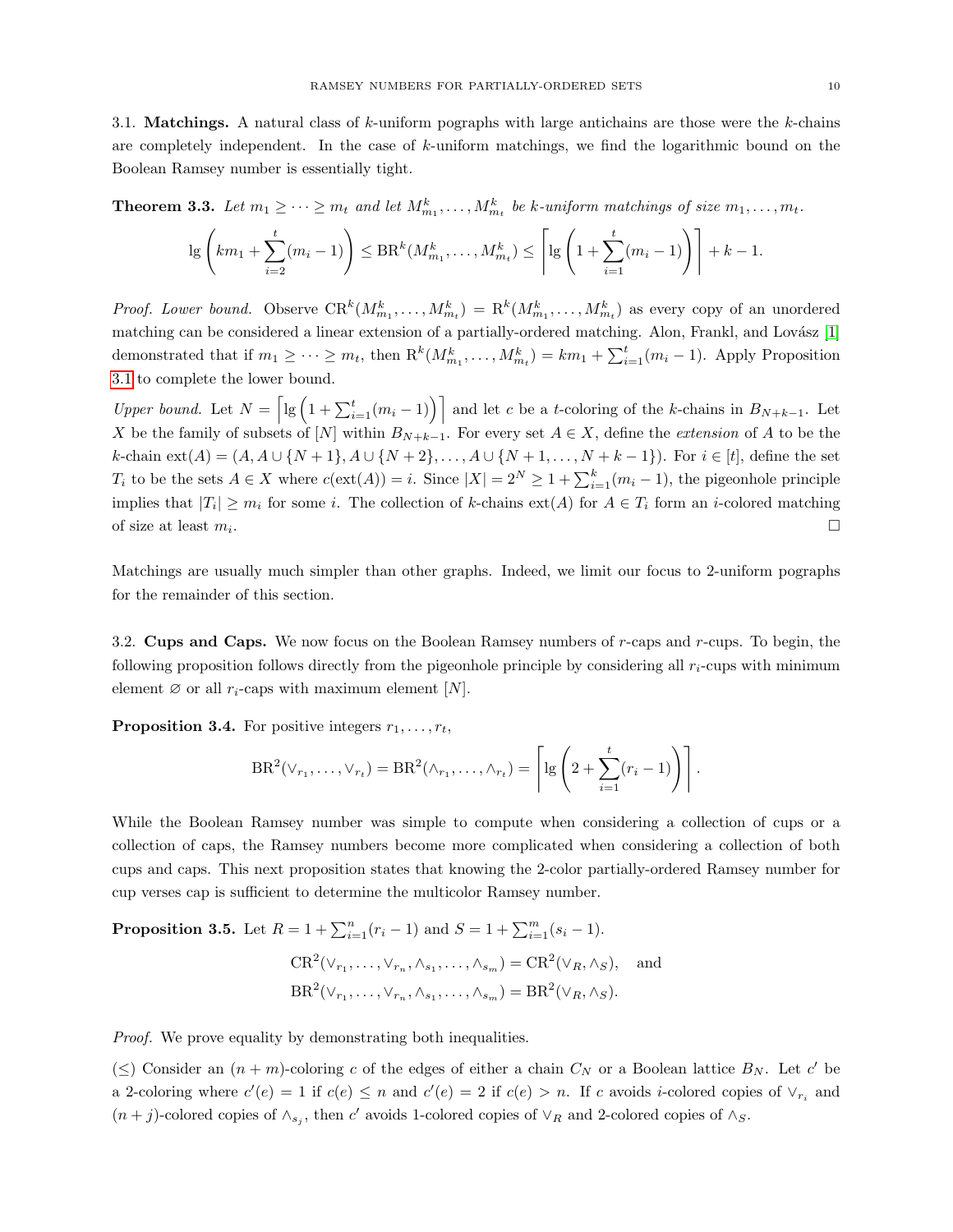( $\geq$ ) Let c be a 2-coloring of the edges of either a chain  $C_N$  or a Boolean lattice  $B_N$  and suppose that c does not contain a copy of  $\vee_R$  in color 1 or a copy of  $\wedge_S$  in color 2. We will construct an  $(n+m)$ -coloring c. Since c does not contain a 1-colored copy of  $\vee_R$ , we have  $|\mathcal{U}_1(v)| < R$ ; partition  $\mathcal{U}_1(v)$  into n parts  $P_1 \cup \cdots \cup P_n$ such that  $|P_i| \leq r_i - 1$  and let  $c'(vu) = i$  if  $u \in P_i$ . Since c does not contain a 2-colored copy of  $\wedge_S$ , we have  $|\mathcal{D}_2(v)| < S$ ; partition  $\mathcal{D}_2(v)$  into m parts  $P_1 \cup \cdots \cup P_m$  such that  $|P_j| \leq s_j - 1$  and let  $c'(vu) = n + j$  if  $u \in P_j$ . Every edge is colored exactly once by the process above and hence c' avoids *i*-colored copies of  $\vee_{r_i}$ and  $(n + j)$ -colored copies of  $\wedge_{s_j}$ . . The contract of the contract of the contract of the contract of the contract of the contract of the contract<br>The contract of the contract of the contract of the contract of the contract of the contract of the contract o

Choudum and Ponnusamy [\[4\]](#page-16-1) determined  $CR^2(\vee_r, \wedge_s)$  exactly.

<span id="page-10-0"></span>**Theorem 3.6** (Choudum and Ponnusamy [\[4\]](#page-16-1)). For integers  $r, s \geq 2$ ,

$$
CR^{2}(\vee_{r}, \wedge_{s}) = \left\lfloor \frac{\sqrt{1 + 8(r - 1)(s - 1)} - 1}{2} \right\rfloor + r + s.
$$

Observe that this implies  $CR^2(\vee_r, \wedge_s) \leq (1 + \sqrt{2})(r + s)$ . Therefore, by applying Proposition [3.5,](#page-9-0) we see that

$$
CR^{2}(\vee_{r_{1}},\ldots,\vee_{r_{n}},\wedge_{s_{1}},\ldots,\wedge_{s_{m}}) = \left\lfloor \frac{\sqrt{1+8(R-1)(S-1)}-1}{2} \right\rfloor + R + S \leq (1+\sqrt{2})(R+S),
$$
  
where  $R = 1 + \sum_{i=1}^{n} (r_{i} - 1)$  and  $S = 1 + \sum_{i=1}^{m} (s_{i} - 1)$ .

In contrast to the linear bound of chain Ramsey numbers, the following theorem shows that the Boolean Ramsey numbers for cups and caps is logarithmic.

<span id="page-10-1"></span>**Theorem 3.7.** For integers  $r, s \geq 2$ ,

$$
\lg\left(\left\lfloor\frac{\sqrt{1+8(r-1)(s-1)}-1}{2}\right\rfloor+r+s\right)\leq \text{BR}^2(\vee_r,\wedge_s)\leq \left\lceil\log_{3/2}(r+s-1)\right\rceil.
$$

Proof. Lower Bound. The lower bound follows from Theorem [3.6](#page-10-0) and applying Proposition [3.1.](#page-8-1)

Upper Bound. Let  $N = \begin{bmatrix} \log_{3/2}(r+s-1) \end{bmatrix}$  and suppose that c is a 2-coloring of the edges of  $B_N$  that avoids copies of  $\vee_r$  in color 1 and avoids copies of  $\wedge_s$  in color 2. Thus, for any  $v \in B_N$ ,  $|\mathcal{U}_1(v)| \leq r-1$  and  $|\mathcal{D}_2(v)| \leq s - 1$ . In particular, this implies that  $|\mathcal{D}_1(v)| = |\mathcal{D}(v)| - 1 - |\mathcal{D}_2(v)| \geq 2^{|v|} - s$ .

Let  $W = B_N \setminus \{ [N] \}$  and let T be the set of elements v in W where  $|\mathcal{U}_1(v) \cap W| = r - 1$ . As c avoids copies of  $\vee_r$  in color 1, for any  $v \in T$ ,  $c(v, [N]) = 2$ . Hence,  $|T| \leq s - 1$  since c avoids copies of  $\wedge_s$  in color 2.

Let b be the number of edges uv with  $c(uv) = 1$  and both u and v are in W, then

$$
b = \sum_{v \in W} |\mathcal{D}_1(v)| \ge \sum_{v \in W} (2^{|v|} - s) = \sum_{i=0}^{n-1} {N \choose i} 2^i - s(2^N - 1) = 3^N - 2^N(s+1) + s.
$$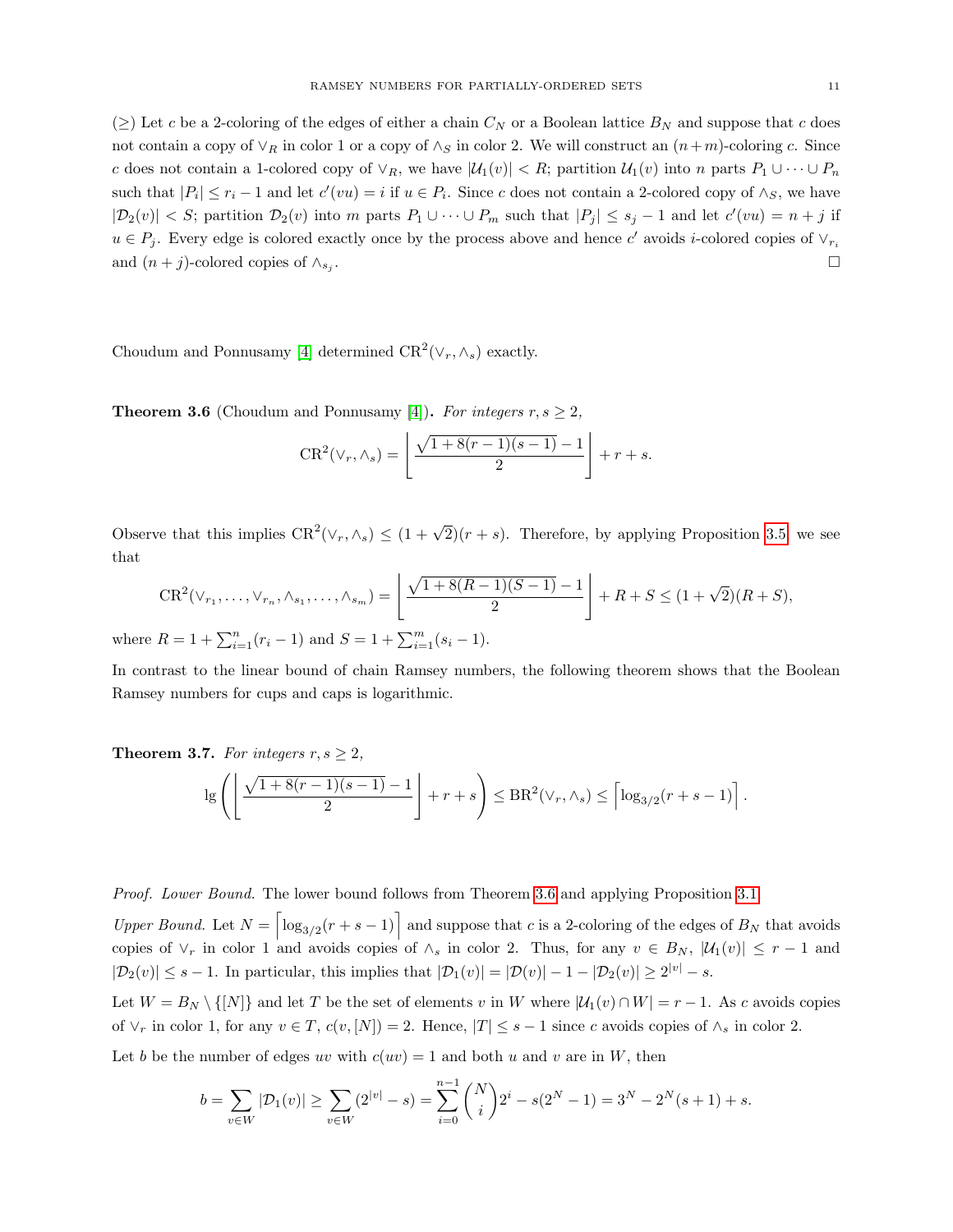On the other hand,

$$
b = \sum_{v \in W} |\mathcal{U}_1(v) \cap W|
$$
  
=  $\sum_{v \in T} (r - 1) + \sum_{v \in W \setminus T} |\mathcal{U}_1(v) \cap W|$   
 $\leq |T|(r - 1) + (2^N - 1 - |T|)(r - 2)$   
=  $|T| + (2^N - 1)(r - 2)$   
 $\leq s - 1 + (2^N - 1)(r - 2).$ 

Therefore,  $3^N - 2^N(s + 1) + s \le b \le s - 1 + (2^N - 1)(r - 2)$ , so

$$
\left(\frac{3}{2}\right)^N \le r + s - 1 - (r - 1)2^{-N} < r + s - 1.
$$

This, however, is a contradiction as  $N = \left\lceil \log_{3/2}(r+s-1) \right\rceil$ 

By applying Proposition [3.5,](#page-9-0) observe that

$$
\lg\left(\left\lfloor\frac{\sqrt{1+8(R-1)(S-1)}-1}{2}\right\rfloor+R+S\right) \leq \text{BR}^2(\vee_{r_1},\ldots,\vee_{r_n},\wedge_{s_1},\ldots,\wedge_{s_m}) \leq \left\lceil\log_{3/2}(R+S-1)\right\rceil,
$$
  
where  $R-1+\sum_{r=1}^n (r_r-1)$  and  $S-1+\sum_{r=1}^m (r_r-1)$ .

where  $R = 1 + \sum_{i=1}^{n} (r_i - 1)$  and  $S = 1 + \sum_{i=1}^{m} (s_i - 1)$ .

3.3. **Diamonds.** An r-diamond combines the behavior of an r-cup with an r-cap. Despite doubling the number of edges in the pograph, we find similar logarithmic behavior in the Boolean Ramsey numbers. However, our methods focus on the 2-color case and fail to extend to the generic t-color case.

Using Theorem [3.6,](#page-10-0) Balko, Cibulka, Král and Kynčl [\[2\]](#page-16-0) argued that  $11 \leq CR_2^2(\diamondsuit_2) \leq 13$  and show that the lower bound is tight with computer assistance. We apply their technique that yields an upper bound of 13 to attain an general upper bound for the chain Ramsey number of  $\Diamond_r$ .

Theorem 3.8. If  $r, s \geq 2$ , then

$$
CR^{2}(\diamondsuit_{r}, \diamondsuit_{s}) \leq 2 \cdot \left\lfloor \frac{\sqrt{1 + 8(r - 1)(s - 1)} - 1}{2} \right\rfloor + 3(r + s) - 1
$$

*Proof.* Let  $N = 2 \cdot \left( \frac{\sqrt{1+8(r-1)(s-1)}-1}{2} \right)$ 2  $+3(r + s) - 1$  and suppose that c is a 2-coloring of the edges of  $C_N$ that avoids copies of  $\Diamond_r$  in color 1 and avoids copies of  $\Diamond_s$  in color 2. Therefore,  $|\mathcal{U}_1(1) \cap \mathcal{D}_1(N)| \leq r-1$  and  $|\mathcal{U}_2(1) \cap \mathcal{D}_2(N)| \leq s - 1$ . Hence,  $|\mathcal{U}_1(1) \cap \mathcal{D}_2(N)| + |\mathcal{U}_2(1) \cap \mathcal{D}_1(N)| \geq (N - 2) - (r - 1) - (s - 1) = N - r - s$ .

.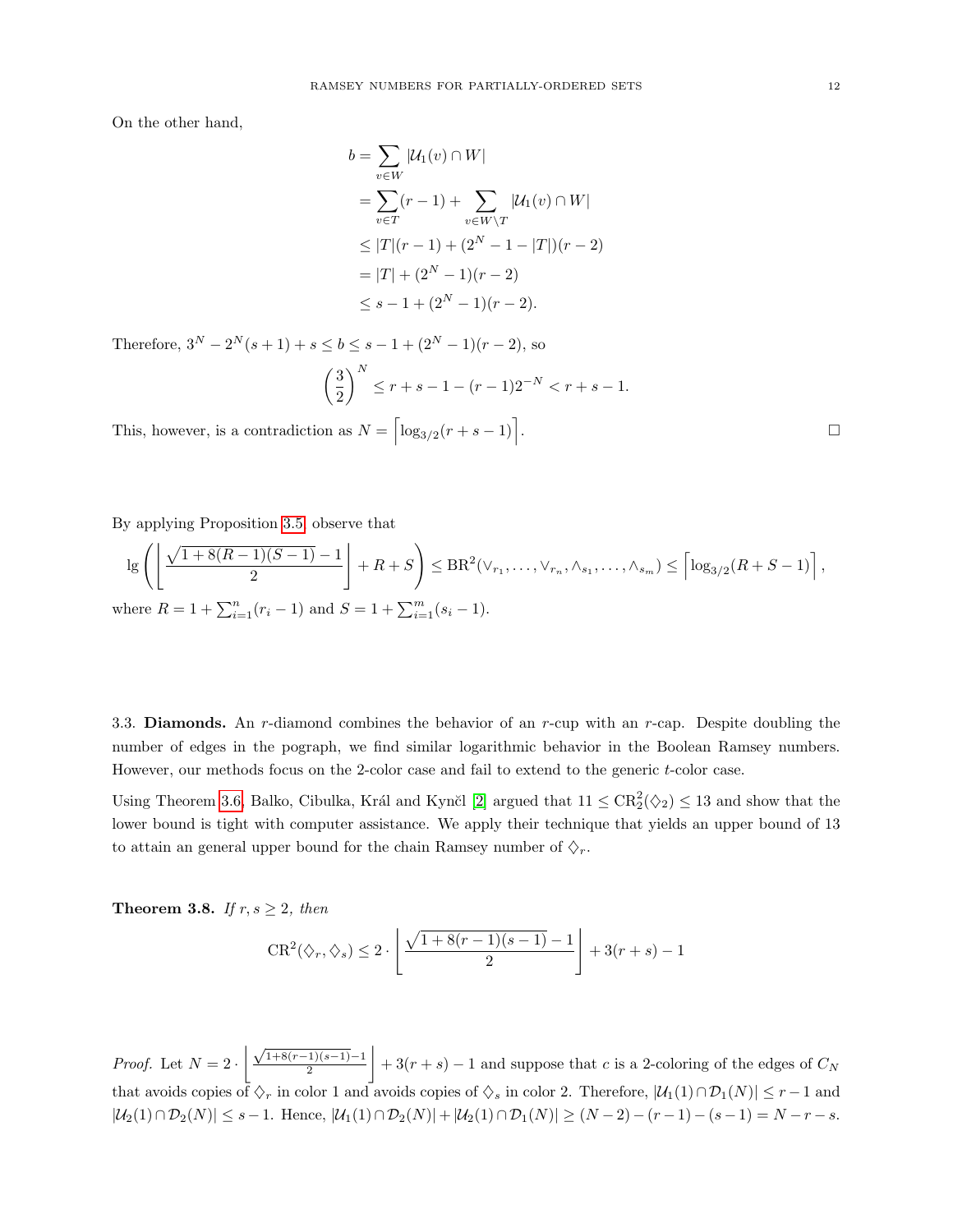By the pigeonhole principle, there is some  $i \in \{1, 2\}$  for which

$$
|\mathcal{U}_i(1) \cap \mathcal{D}_{3-i}(N)| \ge \left\lceil \frac{N-r-s}{2} \right\rceil
$$
  
= 
$$
\left\lceil \left\lfloor \frac{\sqrt{1+8(r-1)(s-1)}-1}{2} \right\rfloor + r+s - \frac{1}{2} \right\rceil
$$
  
= 
$$
\left\lfloor \frac{\sqrt{1+8(r-1)(s-1)}-1}{2} \right\rfloor + r+s
$$
  
= 
$$
CR^2(\wedge_r, \vee_s).
$$

If this is true for  $i = 1$ , then c restricted to  $U_1(1) \cap D_2(N)$  must admit either a  $\vee_s$  in color 2, in which case c admits a  $\Diamond_s$  in color 2, or a  $\land_r$  in color 1, in which case c admits a  $\Diamond_r$  in color 1. A similar contradiction is found if the inequality holds for  $i = 2$ .

Corollary 3.9. If  $s, r \geq 2$ , then  $OR^2(\diamondsuit_s, \diamondsuit_r) = CR^2(\diamondsuit_s, \diamondsuit_r) \leq (3 + \sqrt{2})(r + s) \approx 4.414(r + s)$ .

This upper bound is asymptotically correct, up to the leading constant.

<span id="page-12-0"></span>**Proposition 3.10.** If  $s \ge r \ge 2$ , then  $OR^2(\diamondsuit_s, \diamondsuit_r) = CR^2(\diamondsuit_s, \diamondsuit_r) > 2s + 2$ .

*Proof.* Let  $N = 2s + 2$  and consider  $X_1 = \{1, ..., s + 1\}$  and  $X_2 = \{s + 2, ..., N\}$ . If an edge has both endpoints in  $X_i$  for some i, then color that edge with color 1. If an edge has one endpoint in  $X_1$  and another in  $X_2$ , then color that edge with color 2. Observe that there is no  $\Diamond_r$  in color 2, as there is no chain of length 2 in color 2. Further, there is no  $\Diamond_s$  in color 1, as such a subgraph would be entirely contained in  $X_1$  or  $X_2$ , but these sets have size  $s + 1$  and  $|V(\diamondsuit_s)| = s + 2$ .

Note that Proposition [3.10](#page-12-0) immediately implies that if  $s \ge r \ge 2$ , then  $BR^2(\Diamond_s, \Diamond_r) \ge \lg(2s+3)$ .

To investigate and upper bound on the Boolean Ramsey numbers of diamonds, we first consider diamonds and cups (Theorem [3.11\)](#page-12-1) before completing the argument for two diamonds (Theorem [3.12\)](#page-12-2).

<span id="page-12-1"></span>**Theorem 3.11.** Let  $s, r \geq 2$  be integers.

$$
\text{BR}^2(\diamondsuit_s,\vee_r)\leq \text{BR}^2(\wedge_{s+r},\vee_r)\leq \left\lceil \log_{3/2}(2r+s-1)\right\rceil
$$

*Proof.* The second inequality holds by Theorem [3.7.](#page-10-1) Let  $N = BR^2(\wedge_{s+r}, \vee_r)$  and consider a 2-coloring of the edges of  $B<sub>N</sub>$  and suppose the 2-coloring does not contain an s-diamond in color 1 or an r-cup in color 2. Therefore, there is an  $(s + r)$ -cap in color 1. Let  $A_0, A_1, \ldots, A_{s+r-1}, B$  be the sets in this cap where  $A_i \subseteq B$ for all i. If the empty set is in the cap, then let  $A_0 = \emptyset$ . There are  $s+r$  edges from the empty set to the sets  $A_i$  with  $i \in \{1, \ldots, s + r - 1\}$ . Since the coloring avoids r-cups in color 2, there must be at least s sets  $A_i$ such that the edge  $(\emptyset, A_i)$  has color 1. Thus, these  $A_i$ 's along with the empty set and B forms an s-diamond of color 1; a contradiction.

<span id="page-12-2"></span>Theorem 3.12. Let  $s, r \geq 2$  be integers.

$$
\text{BR}^2(\diamondsuit_s,\diamondsuit_r) \leq \text{BR}^2(\diamondsuit_s,\vee_{s+r-1}) + \left\lceil \lg(2s+2r) \right\rceil \leq 2\left\lceil \log_{3/2}(2r+2s-1) \right\rceil.
$$

*Proof.* The second inequality holds by Theorem [3.11](#page-12-1) and logarithmic identities. Let  $N = BR^2(\diamondsuit_s, \vee_{s+r-1})$ and  $M = \lceil \lg(2s + 2r) \rceil$ . Consider a 2-coloring c of the edges of  $B_{N+M}$ . Suppose for the sake of contradiction that c does not contain an s-diamond in color 1 and does not contain an r-diamond in color 2.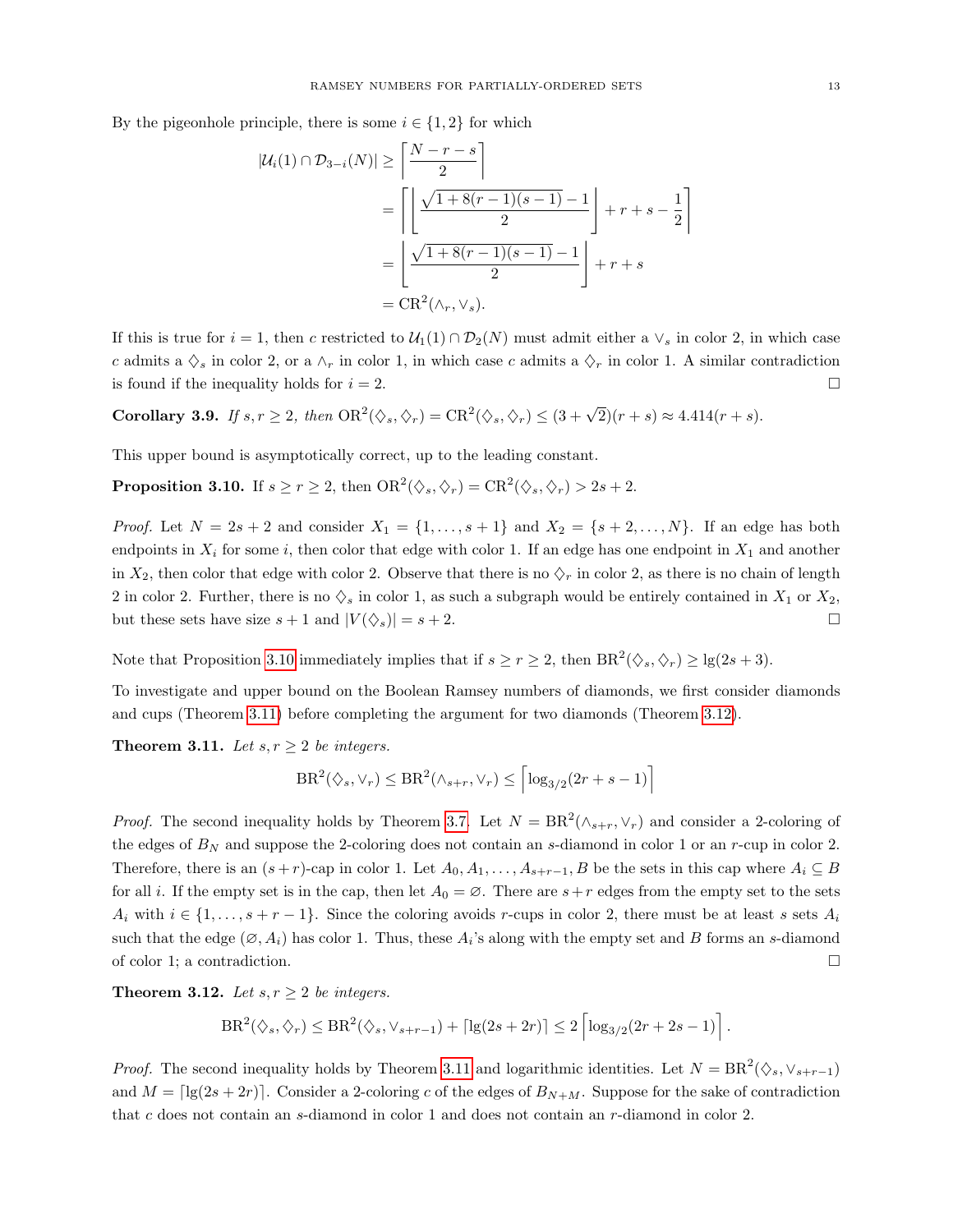For  $j \in \{1,2\}$ , let  $I_j$  contain the sets Z such that  $[N] \subset Z \subset [N+M]$ . and  $c(Z, [N+M]) = j$ . Since  $|I_1 \cup I_2| = 2^M - 2 \ge 2s + 2r - 2$ , either  $|I_1| \ge s + r - 1$  or  $|I_2| \ge s + r - 1$ . We will assume that  $|I_1| \ge s + r - 1$ ; the other case follows by a symmetric argument. Let  $I \subseteq I_1$  with  $|I| = s + r - 1$ .

Since  $N = BR^2(\diamondsuit_s, \vee_{s+r-1})$ , and c does not contain an s-diamond in color 1, there exists an  $(s + r - 1)$ cup of color 2 in  $\mathcal{D}([N])$ . Let  $A_0, B_1, \ldots, B_{s+r-1}$  be the sets of this cup such that  $A_0 \subset B_j$  for each  $j \in \{1, \ldots, s + r - 1\}$ . Notice that  $B_j \subset Z$  for all  $j \in \{1, \ldots, s + r - 1\}$  and all  $Z \in I$ . The edges between  $B_1, \ldots, B_{s+r-1}$  and the sets  $Z \in I$  form a 2-colored copy of the complete bipartite graph  $K_{s+r-1,s+r-1}$ .

For every  $j \in \{1, \ldots, s + r - 1\}$  there are at most  $s - 1$  edges of color 1 from  $B_j$  to the sets  $Z \in I$ , since c avoids s-diamonds in the color 1. For every  $Z \in I$ , there are at most  $r - 1$  edges of color 2 from the sets  $B_1, \ldots, B_{s+r-1}$  to Z, since c avoids r-diamonds in the color 2. However, this implies that the total number of edges in this complete bipartite graph is at most  $(s + r - 1)((s - 1) + (r - 1)) < (s + r - 1)^2$ , a  $\Box$ contradiction.

Using Theorems [3.11](#page-12-1) and [3.12,](#page-12-2) we find  $BR^2(\Diamond_2, \Diamond_3) \leq 5$  and  $BR^2(\Diamond_2, \Diamond_2) \leq 8$ . With a more specialized argument for the case  $r = s = 2$ , one can prove  $BR^2(\diamondsuit_2, \diamondsuit_2) \leq BR^2(\diamondsuit_2, \vee_S) + 2$ , but this is not tight. In the next section, we discuss computational methods to compute Boolean Ramsey numbers, and we verify that  $BR^2(\diamondsuit_2, \vee_3) = 4$  and  $BR^2(\diamondsuit_2, \diamondsuit_2) = 5$ .

## 4. Computational Results

<span id="page-13-0"></span>Ramsey numbers are difficult to compute in all but the simplest of cases. A naïve algorithm for testing  $R_t^k(G) > n$  takes  $O(t^{n^k})$  steps, and advanced algorithm techniques do not improve on the asymptotic growth of this method. However, using the same method to test  $BR_t^k(G) > n$  can require  $O(t^{(k+1)^n})$  steps. In fact, simply storing a t-coloring of the k-chains in  $B_n$  requires  $(k+1)^n \lg t$  bits of space. This makes finding exact values of 2-color, 2-uniform Boolean Ramsey numbers very difficult once  $n \geq 5$ .

To test if  $BR^2(H_1, H_2) > n$ , we use a SAT formulation to determine if there exists a 2-coloring c of the comparable pairs in  $B_n$  that avoids copies of  $H_1$  in color 1 and avoids copies of  $H_2$  in color 2. For every comparable pair  $A \subset B$ , we let  $x_{A,B}$  be a Boolean variable; the variable  $x_{A,B}$  is true exactly when  $c(A, B) = 1$ . For every copy of  $H_1$  in  $B_n$ , we create a constraint that requires at least one variable  $x_{A,B}$  to be false among the edges  $(A, B)$  in the copy of  $H_1$ . Similarly, for every copy of  $H_2$  in  $B_n$ , we create a constraint that requires at least one variable  $x_{A,B}$  to be true among the edges  $(A, B)$  in the copy of  $H_2$ . There exists such a 2-coloring if and only if these constraints can be simultaneously satisfied.

We used a similar SAT formulation to demonstrate that  $BR^1(B_n, B_m) > n+m-1$  (formulation is satisfiable) and  $BR<sup>1</sup>(B<sub>n</sub>, B<sub>m</sub>) \le n+m$  (formulation is unsatisfiable) when  $3 \ge n \ge m \ge 1$ .

We used Sage [\[28\]](#page-17-17) to construct our SAT formulations in SMT2 format. We then used the Microsoft Z3 [\[11\]](#page-17-18)  $SMT<sup>2</sup>$  $SMT<sup>2</sup>$  $SMT<sup>2</sup>$  solver to test the formulations. The results are summarized in Table [1.](#page-14-1) These computations were completed using a standard laptop computer with each test taking at most a few hours. All Sage code and SAT formulations are available online<sup>[3](#page-13-2)</sup>.

This method was limited by the exponential growth in the size of the formulations more than the time it takes to solve them. We selected only a few examples to test with  $n = 5$  due to the number of copies of the

<span id="page-13-1"></span><sup>2</sup>Satisfiability Modulo Theory.

<span id="page-13-2"></span> ${}^{3}$ See <http://orion.math.iastate.edu/dstolee/data.htm> for all code and data.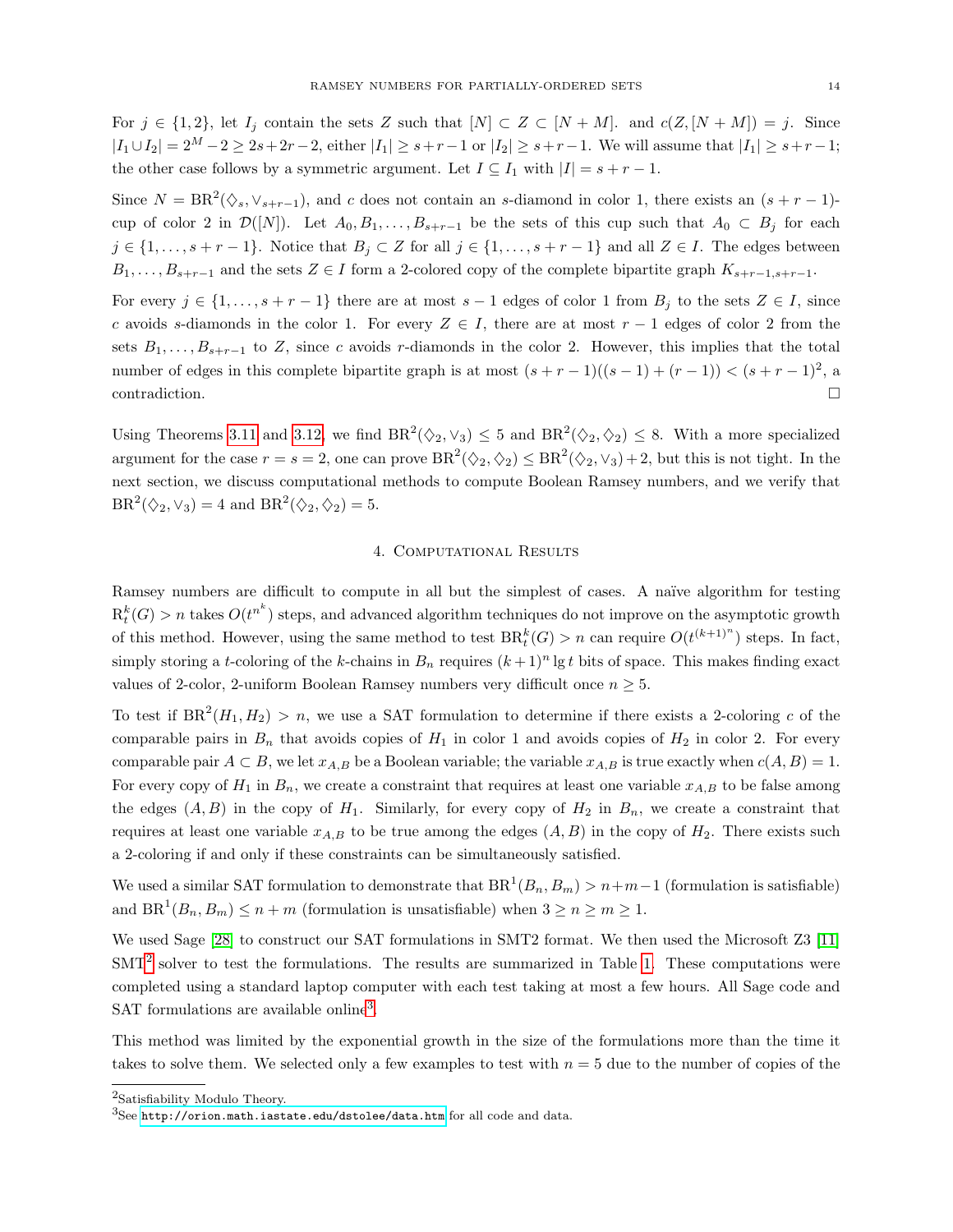

<span id="page-14-1"></span>Table 1. Computational results for small 2-uniform Boolean Ramsey numbers.

pographs  $H_1$  and  $H_2$  that appeared within  $B_5$ . We could test  $BR^2(B_2, \diamondsuit_2) = BR^2(B_2, B_2) = 6$  due to the fact that  $B_2$  and  $\Diamond_2$  have only four elements, which greatly limited the number of copies appear within  $B_6$ , but these tests were our largest computations.

<span id="page-14-0"></span>A highly specialized algorithm may be able to extend these results to more examples when  $n = 6$ , but we expect this will be very difficult.

## 5. Other Poset Families

While we have mainly focused on chain Ramsey numbers and Boolean Ramsey numbers, many other families of posets can give rise to interesting Ramsey numbers.

5.1. Generic Poset Families. Let  $\mathcal{P} = \{P_n : n \geq 1\}$  be a poset family with  $P_n \subseteq P_{n+1}$  for all n. For a t-tuple  $(G_1, \ldots, G_t)$  of k-uniform pographs, we say that P is k-Ramsey for  $(G_1, \ldots, G_t)$  if there exists an N such that every t-coloring of the k-chains in  $P_N$  contains an i-colored copy of  $G_i$  for some i. The partially-ordered Ramsey number  $\mathrm{R}^k_{\mathcal{P}}(G_1,\ldots,G_t)$  exists exactly when  $\mathcal P$  is k-Ramsey for  $(G_1,\ldots,G_t)$ .

We say a family  $P$  is a *universal poset family* if  $P$  is k-Ramsey for every t-tuple of k-uniform pographs and every  $k \geq 1$ . If the height of  $P_n$  grows without bound, then  $\mathcal P$  is a universal poset family as eventually  $P_n$  contains a chain of order  $CR^k(G_1, \ldots, G_t)$  for any  $G_1, \ldots, G_t$ . Some of our results hold for universal poset families, such as Propositions [3.5.](#page-9-0) Other results must be generalized slightly, such as the following generalization of Proposition [3.1.](#page-8-1)

<span id="page-14-2"></span>**Proposition 5.1.** Let  $\mathcal{P} = \{P_n : n \geq 1\}$  be a universal poset family. Define  $s_{\mathcal{P}}(n)$  to be the minimum N such that  $|P_N| \ge n$ . Define  $h_{\mathcal{P}}(n)$  to be the minimum N such that  $C_n \subseteq P_N$ . Then,

$$
s_{\mathcal{P}}(\text{CR}^k(G_1,\ldots,G_t)) \leq \text{R}^k_{\mathcal{P}}(G_1,\ldots,G_t) \leq h_{\mathcal{P}}(\text{CR}^k(G_1,\ldots,G_t)).
$$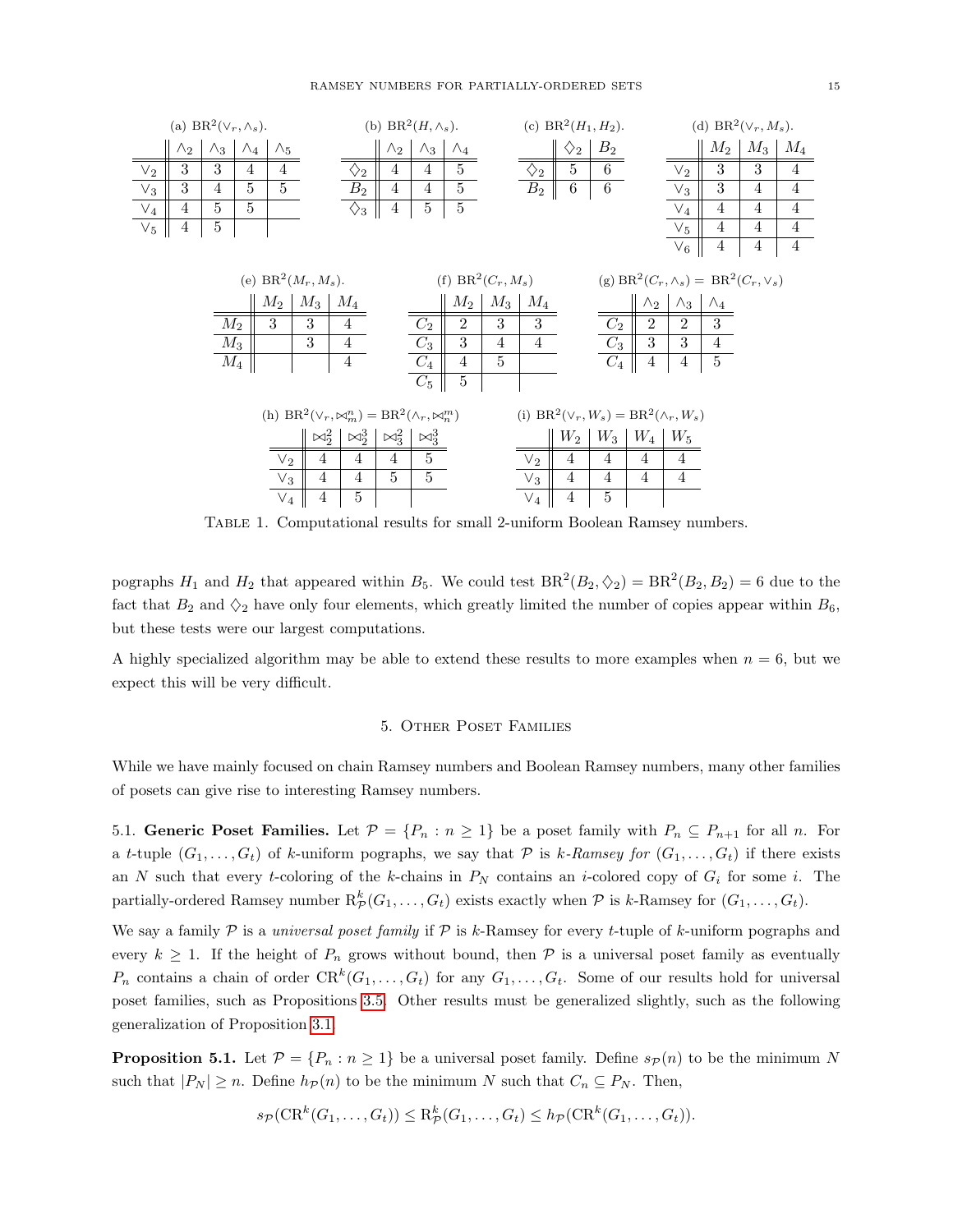Using the function  $h_{\mathcal{P}}(n)$ , one can restate Proposition [3.2](#page-8-2) as  $R_{\mathcal{P}}^k(G_1,\ldots,G_t) = h_{\mathcal{P}}(\text{CR}^k(G_1,\ldots,G_t))$  for totally-ordered graphs  $G_1, \ldots, G_t$ .

5.2. Rooted Bipartite Ramsey Numbers. A poset family does not need to be universal in order to be interesting. Consider the family  $\mathcal{K} = \{ \bowtie_n^n : n \geq 1 \}$  of n, n-butterfly posets. This family is not universal since  $C_3 \nsubseteq \Join_n^n$  for any n. However, we can still consider  $G_1, \ldots, G_t$  to be pographs whose posets partition into two antichains  $V(G_i) = X_i \cup Y_i$  where every  $x \in X_i$  is comparable to at least one element  $y \in Y_i$  with  $x \leq y$ . In this case, the Ramsey number  $R_{\mathcal{K}}^2(G_1,\ldots,G_t)$  is the minimum N such that every t-coloring of the edges of the complete bipartite graph  $K_{N,N}$  with vertex set  $V(K_{N,N}) = A \cup B$  contains an *i*-colored copy of the bipartite graph  $G_i$  where  $X_i \subseteq A$  and  $Y_i \subseteq B$  for some *i*.

If we remove the condition that  $X_i \subseteq A$  and  $Y_i \subseteq B$ , then this Ramsey problem is identical to finding bipartite Ramsey numbers (see  $[3, 6, 15, 21, 22]$  $[3, 6, 15, 21, 22]$  $[3, 6, 15, 21, 22]$  $[3, 6, 15, 21, 22]$  $[3, 6, 15, 21, 22]$ ). The equivalent of the Turán problem in this context is called the Zarenkiewicz problem (see [\[14,](#page-17-22) [15,](#page-17-19) [22\]](#page-17-21)). The most widely studied version of these numbers are those where  $G_i = \Join_n^m$  for some  $n, m$ .

With the condition that  $X_i \subseteq A$  and  $Y_i \subseteq B$ , we can call  $R_{\mathcal{K}}^2(G_1,\ldots,G_t)$  the *rooted* bipartite Ramsey number. In this case, it may be true that  $R_{\mathcal{K}}^2(\bowtie_r^s, \bowtie_r^s) \neq R_{\mathcal{K}}^2(\bowtie_r^s, \bowtie_r^r)$  when  $r \neq s$ . The final paragraph of the proof of Thereom [3.12](#page-12-2) implicitly proves and uses the fact that  $R^2_{\mathcal{K}}(\wedge_s, \vee_r) = R^2_{\mathcal{K}}(\vee_s, \vee_r) = s + r - 1$ .

5.3. High-Dimensional Grids. Closely related to the Boolean lattice is the m-dimensional  $\ell$ -grid  $([\ell]^m, \preceq)$ , whose elements are m-tuples  $(x_1, \ldots, x_n)$  where every coordinate  $x_i$  is in the set  $[\ell]$ , and  $(x_1, \ldots, x_n) \preceq$  $(y_1, \ldots, y_n)$  if and only if  $x_i \leq y_i$  for all i (in particular, the Boolean lattice  $B_n$  corresponds to  $[2]^n$ ). When constructing a universal poset family  $\mathcal{P} = \{P_n : n \geq 1\}$  from these grids, we have two natural options for the parameter n. First, we could have the dimension grow with n; let  $Q_n(\ell) = [\ell]^n$  and  $\mathcal{Q}(\ell) = \{Q_n(\ell) : n \geq 1\}.$ Second, we could have the length grow with n; let  $H_n(m) = [n]^m$  and  $\mathcal{H}(m) = \{H_n(m) : n \geq 1\}$ . Along these lines, we provide analogues of theorems from Section [3](#page-8-0) for each of these cases.

**Theorem 5.2** (Analogue of Theorem [3.7\)](#page-10-1). For  $s, r \geq 2$ ,

$$
\log_{\ell}\left(\left\lfloor\frac{\sqrt{1+8(r-1)(s-1)}-1}{2}\right\rfloor+r+s\right) \leq R_{\mathcal{Q}(\ell)}^{2}(\vee_{r},\wedge_{s}) \leq \left\lceil\log_{(\ell+1)/2}(r+s-1)\right\rceil \quad and
$$

$$
\left(\left\lfloor\frac{\sqrt{1+8(r-1)(s-1)}-1}{2}\right\rfloor+r+s\right)^{1/n} \leq R_{\mathcal{H}(m)}^{2}(\vee_{r},\wedge_{s}) \leq \left\lceil2(r+s-1)^{1/n}\right\rceil-1.
$$

**Theorem 5.3** (Analogue of Theorem [3.11\)](#page-12-1). For  $s, r \geq 2$ ,

$$
R_{\mathcal{Q}(\ell)}^2(\langle \cdot \rangle_s, \vee_r) \leq R_{\mathcal{Q}(\ell)}^2(\langle \cdot \rangle_{s+r}, \vee_r) \leq \left[ \log_{(\ell+1)/2}(2r+s-1) \right] \quad \text{and}
$$
  

$$
R_{\mathcal{H}(m)}^2(\langle \cdot \rangle_s, \vee_r) \leq R_{\mathcal{H}(m)}^2(\langle \cdot \rangle_{s+r}, \vee_r) \leq \left[ 2(2r+s-1)^{1/n} \right] - 1.
$$

**Theorem 5.4** (Analogue of Theorem [3.12\)](#page-12-2). For  $s, r \geq 2$ ,

$$
\mathcal{R}_{\mathcal{Q}(\ell)}^2(\diamondsuit_s, \diamondsuit_r) \leq \mathcal{R}_{\mathcal{Q}(\ell)}^2(\diamondsuit_r, \vee_{s+r-1}) + \left\lceil \log_\ell(2s+2r) \right\rceil \leq 2 \left\lceil \log_{(\ell+1)/2}(2r+2s-1) \right\rceil \quad \text{and}
$$
  

$$
\mathcal{R}_{\mathcal{H}(m)}^2(\diamondsuit_s, \diamondsuit_r) \leq \mathcal{R}_{\mathcal{H}(m)}^2(\diamondsuit_s, \vee_{s+r-1}) + \left\lceil (2s+2r)^{1/n} \right\rceil \leq 3 \left\lceil (2r+2s-1)^{1/n} \right\rceil.
$$

The proof of each of these theorems are identical to their analogues in the Boolean lattice. Notice that in each case, the Ramsey number is within a constant factor of the lower bound given in Proposition [5.1.](#page-14-2) It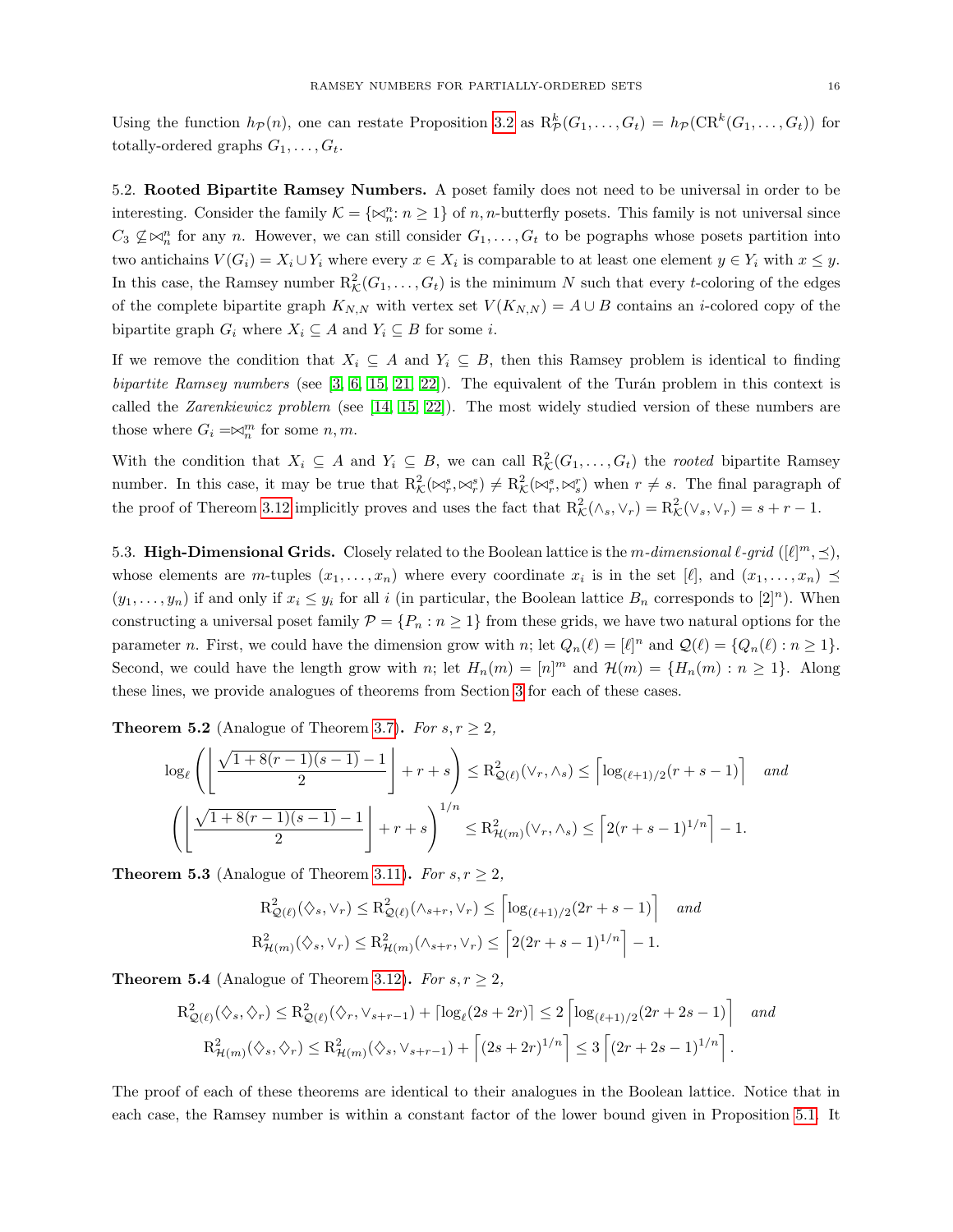would be of interest to explore other partially-ordered Ramsey numbers using  $\mathcal{Q}(\ell)$  or  $\mathcal{H}(m)$  as the host family.

#### 6. Future Work

For 1-uniform Boolean Ramsey numbers, the main open question is Conjecture [2.6.](#page-6-1) It is important to point out that Theorem [2.9](#page-7-1) employed only the bound  $\ln_n^{(m)}(\mathcal{F}) \leq \max_{\mathcal{C}_m} |\mathcal{F} \cap \mathcal{C}_m|$ . It would be interesting to explore the actual value of  $L_n^{(m)}(P)$  for specific posets P.

We are particularly interested in the properties of partially-ordered graphs whose Boolean Ramsey numbers are within a constant factor of the lower bound given in Proposition [3.1.](#page-8-1) In particular, we ask the following.

Question 6.1. What properties must a graph G have so that the lower bound on the Boolean Ramsey number of G given in Proposition [3.1](#page-8-1) is tight up to a constant?

We suspect that the answer to this question will focus on the properties of the underlying poset of G and have very little to do with the actual edges of G. In particular, we suspect that the answer relies heavily on the number and/or size of the antichains in the underlying poset.

Previously, as far as we are aware, other authors have, for the most part, only been interested in the Lubell function of a P-free family when approaching the Turán problem in the Boolean lattice. To this end, many Lubell functions have been ignored if they do not provide the desired bound in the Turán problem. We think that an exploration of the Lubell functions of P-free families is interesting in and of itself. In particular, we are interested in attaining good upper bounds on  $L_n(B_d)$ . Beyond this, further exploration of the m-interval Lubell function of P-free families may provide interesting insights into both the Ramsey and Turán problems in the Boolean lattice.

Returning to 2-uniform Boolean Ramsey numbers, an exploration of  $BR<sub>t</sub><sup>2</sup>(B<sub>n</sub>)$  would be of great interest. By applying the bounds on  $R_2^2(K_n)$ , we immediately observe that  $\Omega(2^{n/2}) \leq BR_2^2(B_n) \leq O(4^{2^n})$ . We believe the upper bound to be far from the truth and would expect only an exponential bound, but any improvement to either bound would be of interest.

#### Acknowledgements

The authors would like to thank Mikhail Lavrov for recommending SAT solvers as a method for computing small Boolean Ramsey numbers.

#### **REFERENCES**

- <span id="page-16-3"></span>[1] N. Alon, P. Frankl, and L. Lovász. The chromatic number of Kneser hypergraphs. Transactions of the American Mathematical Society, 298(1):359–370, Nov. 1986.
- <span id="page-16-0"></span>[2] M. Balko, J. Cibulka, K. Král, and J. Kynčl. Ramsey numbers of ordered graphs, Oct. 2013. Available as arXiv:1310.7208 [math.CO].
- <span id="page-16-4"></span>[3] L. W. Beineke and A. J. Schwenk. On a bipartite form of the Ramsey problem. In Proceedings of the Fifth British Combinatorial Conference (Univ. Aberdeen, Aberdeen, 1975), pages 17–22, 1975.
- <span id="page-16-1"></span>[4] S. Choudum and B. Ponnusamy. Ordered Ramsey numbers. Discrete Mathematics, 247(1-3):79–92, Mar. 2002.
- <span id="page-16-2"></span>[5] J. Cibulka, P. Gao, M. Krčál, T. Valla, and P. Valtr. On the geometric Ramsey number of outerplanar graphs. Discrete & Computational Geometry, 53(1):64–79, Nov. 2014.
- <span id="page-16-5"></span>[6] D. Conlon. A new upper bound for the bipartite Ramsey problem. Journal of Graph Theory, 58(4):351–356, 2008.